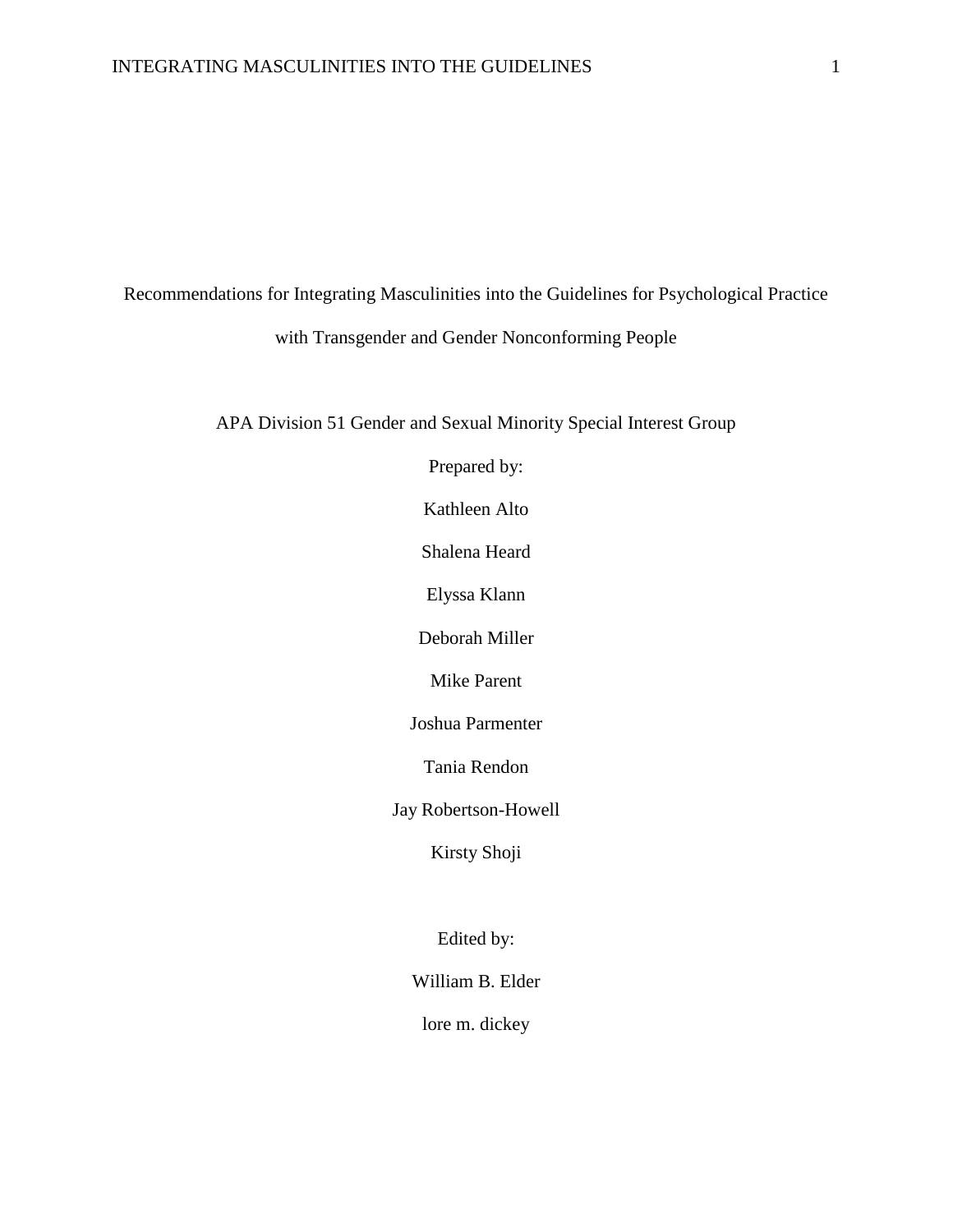In 2015, the American Psychological Association (APA) published the *Guidelines for Psychological Practice with Transgender and Gender Nonconforming People* (TGNC) to assist psychologists in the provision of culturally competent, developmentally appropriate psychological practice with TGNC people (APA, 2015). These *Guidelines* are an introductory resource toward providing *trans-affirmative practice*, or care that is respectful, aware, and supportive of the identities and life experiences of TGNC people (Korell & Lorah, 2007). Research has demonstrated that TGNC people constitute a population with unique needs (APA Task Force on Gender Identity and Gender Variance, 2009), meriting the creation of practice guidelines that would be a valuable resource for the field that are not addressed by other practice guidelines (APA, 2012). These *Guidelines* are written to inform the work of psychologists who provide clinical care, conduct research, or provide education or training to issues of gender identity and gender expression, even when not specifically focused on TGNC populations. The *Guidelines* are organized into five clusters: (a) foundational knowledge and awareness; (b) stigma, discrimination, and barriers to care; (c) life span development; (d) assessment, therapy, and intervention; and e) research, education, and training.

In 2016, the Sexual and Gender Minorities Special Interest Group of APA Division 51 (Society for the Psychological Study of Men and Masculinity) initiated a work group to write a brief document highlighting masculinities-related concerns pertinent to the practice of psychology with TGNC people as suggested by these *Guidelines*. This work group, composed of 11 members, conducted a review of the extant masculinities scholarship related to TGNC people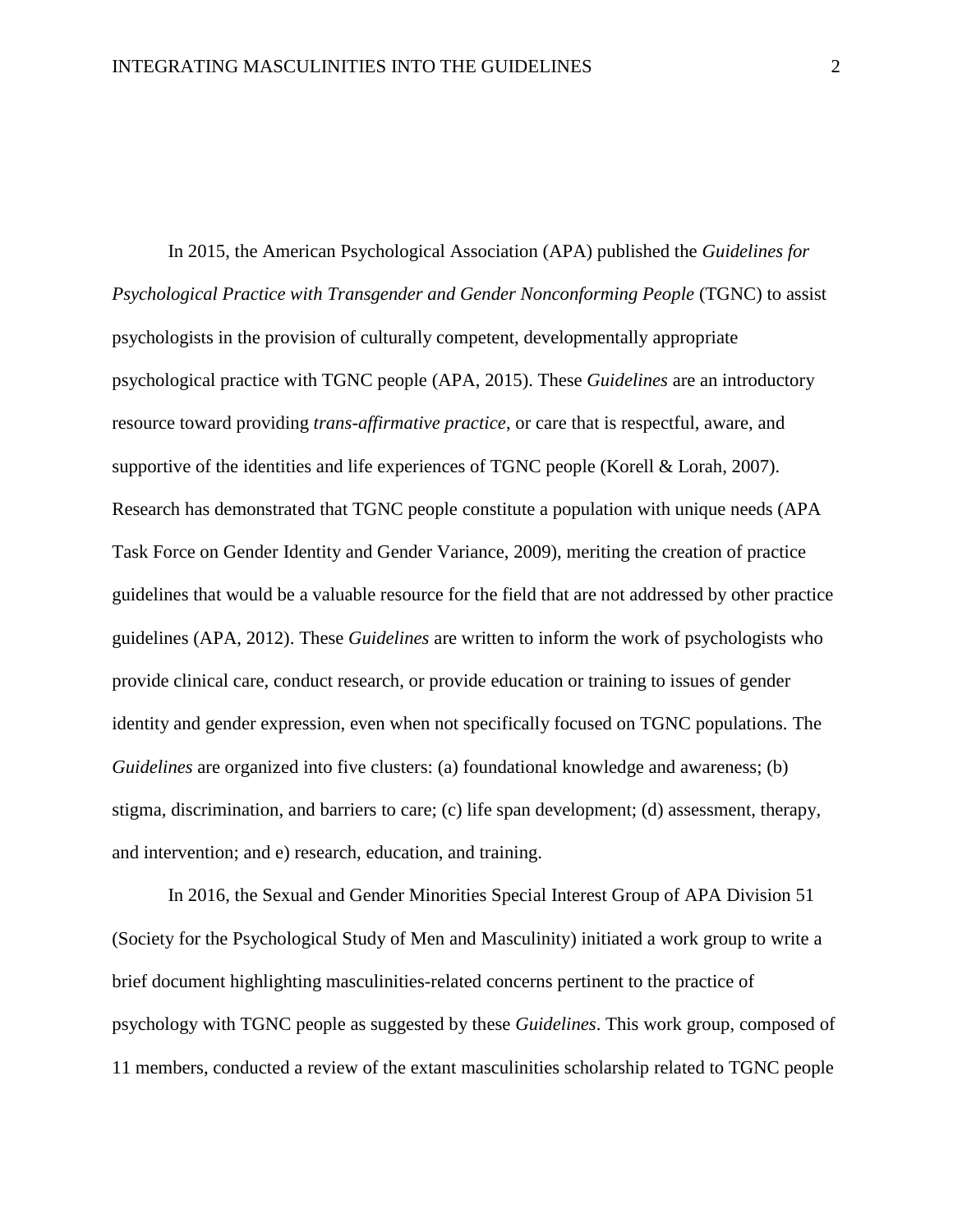and organized the brief content according to the five-cluster organization of the *Guidelines*. Each cluster summary includes a summary of relevant research and a recommendations section, which describes how the particular guidelines may be applied in psychological practice.

## **Identity and Masculinities**

As the APA Guidelines for Psychological Practice with TGNC People (APA, 2015) highlights, gender identity is a nonbinary construct that is distinct from, although interrelated to, sexual orientation. It is important to acknowledge that masculinity expression and conceptualization by TGNC individuals may be influenced by various additional intersecting identities, such as sexual orientation and cultural identities. Similar to other multicultural considerations, practitioners' attitudes about and familiarity with the psychology of masculinities and TGNC individuals is a question of scope of competency.

Masculine gender role expression is socially constructed, assimilated through a process of socialization, and many social institutions emphasize cisgender or masculine role norm conformity as biologically determined (O'Neil, 2008; Tadmor, 2013). Heteronormative assumptions often falsely conflate sexual and gender (masculine) identity (Shields, 2008), as well as disregard sexual attraction and gender role adherence for those who identify as nonheterosexual or TGNC (Nagoshi, Brzuzy, & Terrell, 2012). Expression of romantic or sexual attraction might present transmen with gender role-related conflict that is, in part, born from violations of heteronormative gender role ideals (Schwartzberg & Rosenberg, 1998), and potentially alienate transmen from a complete male identity (Wester & Vogel, 2012). This may leave some TGNC individuals feeling ostracized from their inherent sense of male identity (APA, 2015) and pressured to adapt their behaviors to fit these dominant masculine roles to reduce feelings of minority stress (Green, 2005; Skidmore, Linsenmeier, & Bailey, 2006).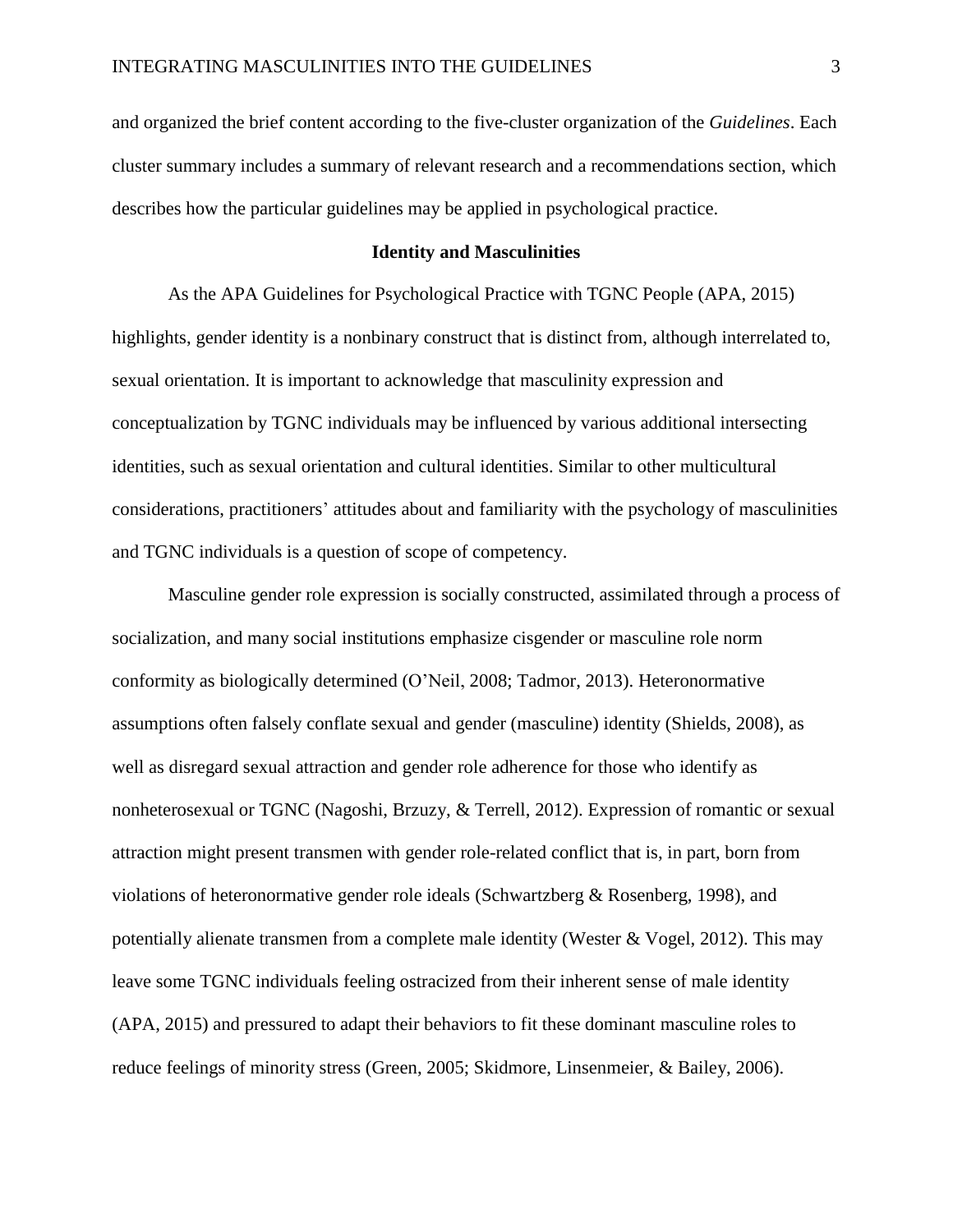However, some male-identified TGNC individuals do not wish to label their gender identity and do not feel masculine behaviors are an essential component of male gender identity (Bockting, Benner, & Coleman, 2009). For these individuals, masculinity may be conceptualized as a set of characteristics that fall on a spectrum and are expressed differently from one individual to another, vary over the course of one's identity development, or may depend on an individual's context (Diamond & Butterworth, 2008; Nagoshi & Brzuzy, 2010; Vegter, 2013).

When trying to understand the complex role of masculinity in the lives of TGNC individuals, it is important to acknowledge how an individual's relationship with masculinity intersects with other cultural variables. Although maleness and masculinity are often privileged, this is complicated by the intersection of masculinity with marginalized identities (Coston  $\&$ Kimmel, 2005). For example, dominant, or "hegemonic," masculinities are grounded in social norms for White, upper class, heterosexual, able bodied individuals (Levant & Richmond, 2016). As masculinity is socially constructed, it follows that what is seen as masculine will be negotiated within unique contexts, due to specific sub groups (e.g., Borgeson & Valeri, 2015), cultural norms (e.g., Saez, Casado, & Wade, 2009), and the realities of oppression (e.g., Rogers, Sperry, & Levant, 2015). Furthermore, evidence suggests that stress associated with living up to masculine norms might be greater for men of color, which has implications for their mental health (Wade & Rochlen, 2013; Wong, Tsai, Liu, Zhu, & Wei, 2014).

#### **Recommendations**

Practitioners have an ethical obligation to recognize and confront bias that may impact their work (APA, 2010), which includes a practitioner's attitudes toward TGNC people (APA, 2015) and attitudes about masculine gender roles. Congruent with research regarding the psychology of masculinities as a multicultural competency (Liu, 2005), it is essential that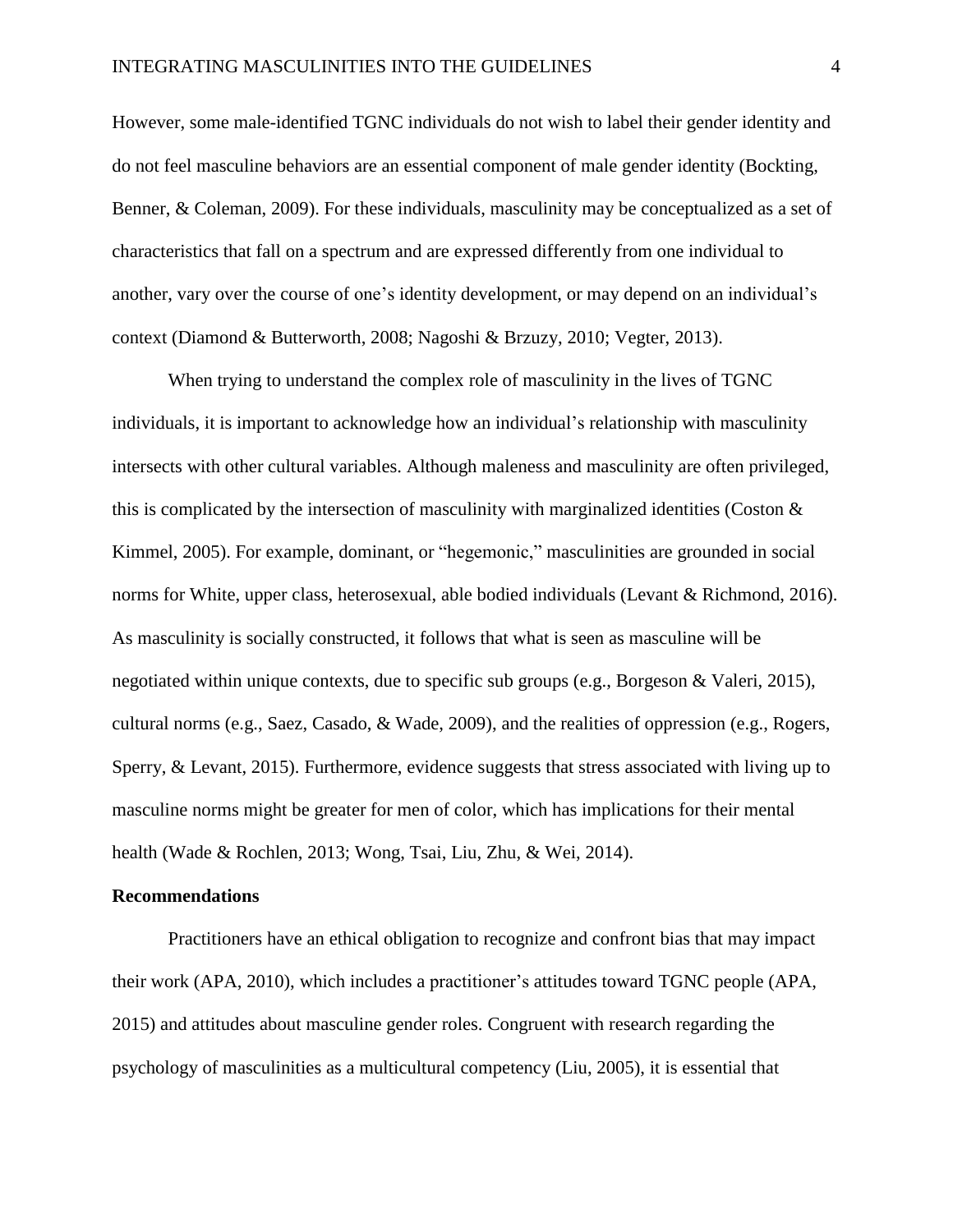practitioners understand masculinities as nonbinary and socially constructed to best serve TGNC clients. A developmental perspective of a client's gender identity may be useful, as masculinity has more or less salience depending on one's developmental stage. Research suggests that the significance of masculine behavior may vary across stages of development for transmen, with the importance of masculinity being cultivated in early stages, peaking and strictly adhered to in middle stages, and becoming less essential in later stages of development (Hansbury, 2005; Vegter, 2013).

Although it is important to note that expression of masculine gender roles may not be seen as essential for those who hold a male gender identity, masculinity may be important for many sexual and gender minority men (Sánchez & Vilain, 2012) and may function as a means to avoid further marginalization. However, there is a lack of research supporting this claim for TGNC individuals. Furthermore, future research may explore the importance and perceptions of masculinity in TGNC populations to obtain a better understanding of gender expression among gender minorities, and how this expression may vary across various intersecting identities.

#### **Masculinity-based Stigma, Prejudice, Discrimination, and Violence Against TGNC People**

Research has focused primarily on four contexts where stigma, prejudice, discrimination, and violence against TGNC individuals are likely to occur: (a) healthcare access, (b) safe and fair housing, (c) employment, and (d) the justice system. First, TGNC people typically face hardships in accessing competent care (dickey, 2017), including discomfort revealing their gender history to their medical providers, which may be critical to the care they are seeking. For instance, if a gender diverse person may need to be catheterized, it would be important to discuss one's urinary tract configuration. Second, reports demonstrate that 20% of trans people have experienced housing discrimination, while another 20% have experienced homelessness and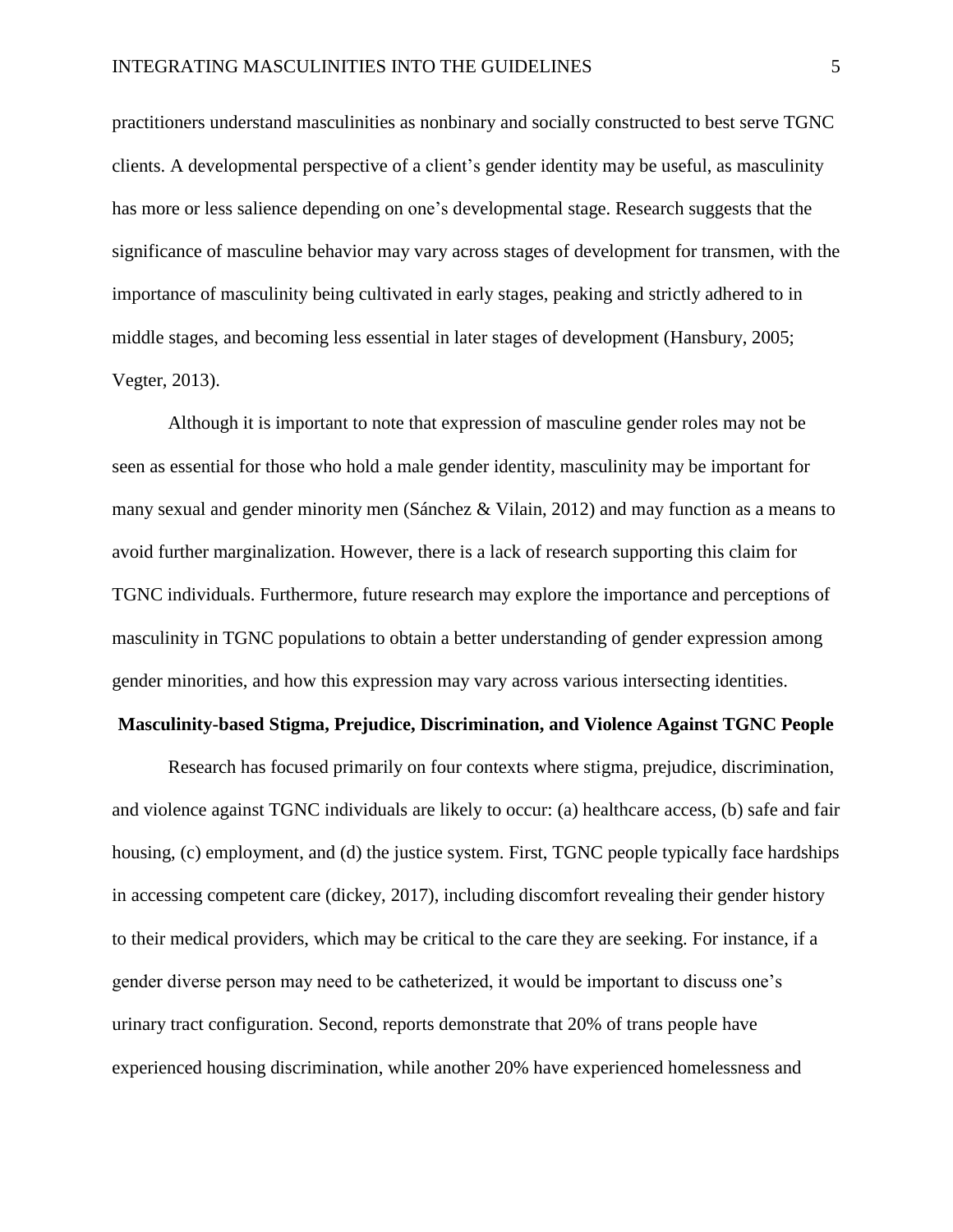10% have been evicted specifically for their gender identity at some point throughout the lifespan (National Center for Transgender Equality [NCTE], 2015a). Research has demonstrated the link between housing access and better health outcomes, including less sexual risk taking (Sevelius, Reznick, Hart, & Schwartz 2009), decreased intravenous drug use (Fletcher, Kisler, & Reback, 2014), and reduced odds of suicide attempts (Marshall et al., 2016). Third, gender diverse people are three times as likely as cisgender people to be unemployed (James et al., 2016). Although 19 states and the District of Columbia have clear nondiscrimination laws that are inclusive of employment (NCTE, 2015b), at present, there is no universal protection in the United States for gender diverse people. Finally, research illustrates that gender diverse people are disproportionately targeted by the criminal justice system and incarcerated. For example, documented rates of arrest for TGNC people range from 35-72%, and 35% of trans people have been victimized while imprisoned, by inmates and guards (Beck, 2014).

An analysis of masculine norms may shed light on the context of violence against gender diverse people as spaces where this discrimination occurs are often dominated by traditional masculinity (e.g., law enforcement). An integral aspect of traditional masculinity is the social power awarded to conformity to masculine norms, while aberrant gendered behavior is punished through gender policing. TGNC people may be seen as transgressing traditional masculine roles and eschewing stereotypes of binary gender categories. For instance, trans women may be perceived as men who are "pretending" or "dressing up," while trans men may be seen as "not real men" (Salamon, 2009). These harmful perceptions are validated through court systems that enshrine "trans panic" defenses for hate crimes against trans women (Smith & Kimmel, 2005). Research has carefully detailed the role of toxic masculinity in aggression (both verbal and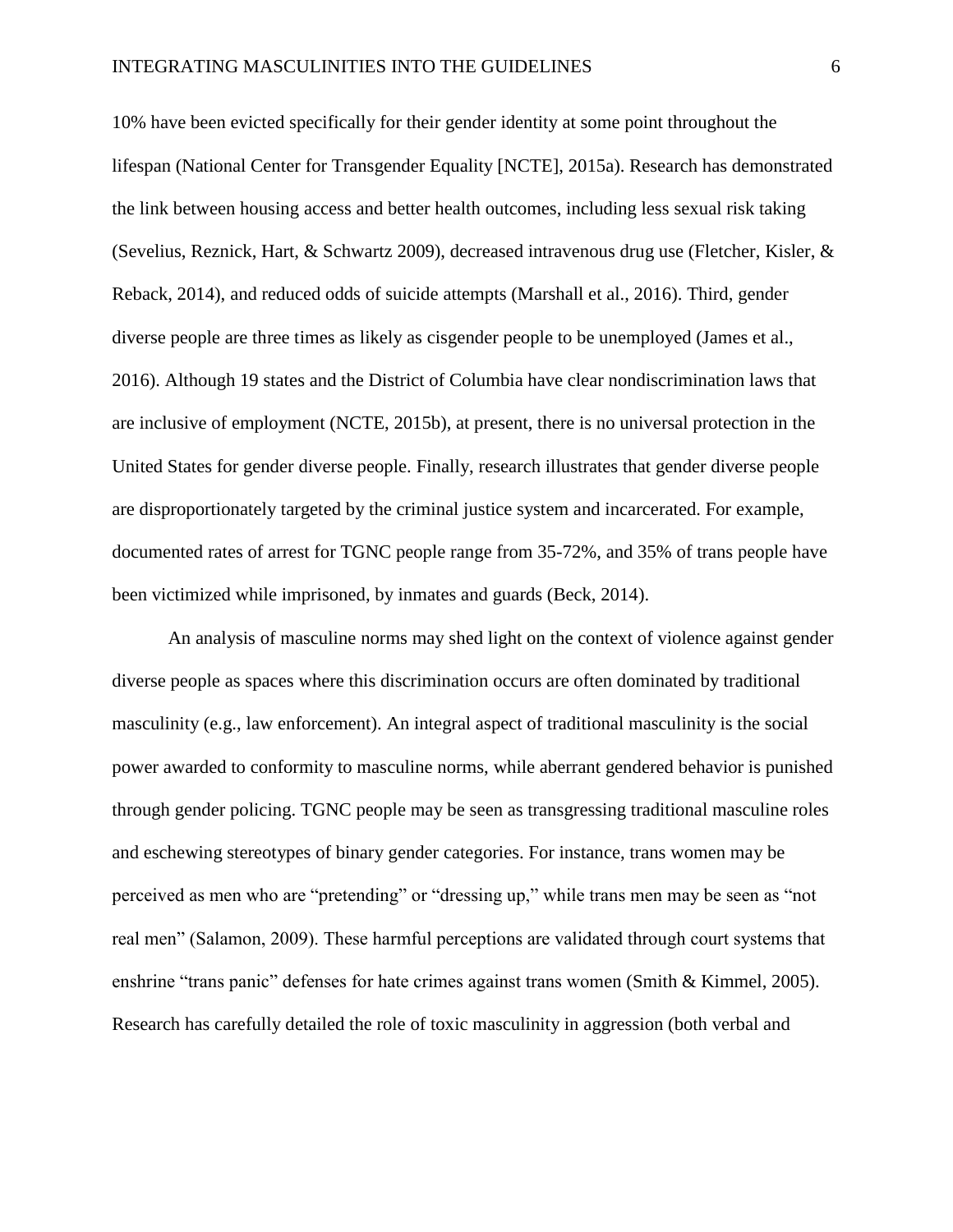physical) against those who do not conform to strict gender narratives, leading to violent and often fatal hate crimes against TGNC people (Kelley & Gruenewald, 2014).

Additionally, some argue that perpetrating these forms of violence against gender diverse people serves to protect and enhance the perpetrator's own masculinity (Reigeluth & Addis, 2016). Research has demonstrated a clear link between adherence to traditional masculine norms and interpersonal violence against a range of groups, including women, other men, and gender diverse people (Anderson & Umberson, 2001; Berke, Sloan, Parrott, & Zeichner, 2012; Moore & Stuart, 2005; Quinn, 2002). Therefore, aggression may serve as public behavior wherein men can prove their masculinity, either against a worthy rival or against those considered unworthy of the label "man" (Franklin, 2004; Whitehead, 2005), in order to bolster confidence in their masculine identity.

## **Recommendations**

Psychologists play a critical part in addressing these forms of violence and oppression (APA, 2015). As advocates, psychologists may engage in working with the perpetrator of violence, the victim of violence, or the system that allows violence to persist (dickey & Singh, 2016). In working with the perpetrator of the violence, a psychologist may need to address rigid cognitive schemas about masculinity expression, which are likely closely tied to the perception that there are only two, immutable gender identities. Additionally, the client may privilege cisgenderism, or discriminate against those with a transgender history, and endorse laws, rules, and systems that assume cisgender masculinity expression is the expected norm.

When working with gender diverse survivors of systemic gender oppression, validation and conveying belief in their experience is a critical first step in helping the client to feel understood (dickey, Singh, & Walinsky, 2016). In preparing for treatment, it is important to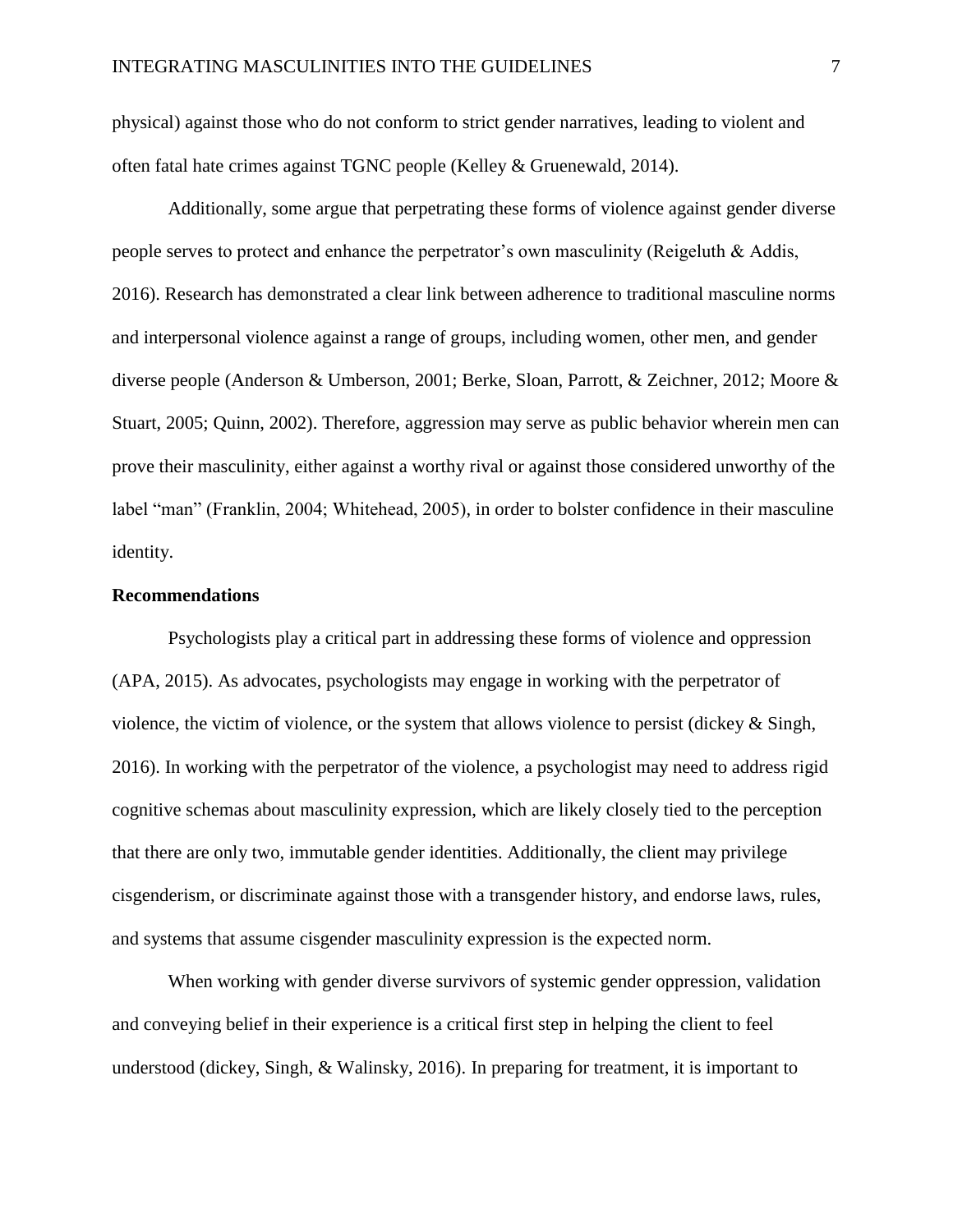assess for experiences of trauma and how to approach symptoms of trauma (Richmond, Burnes, Singh, & Ferrara, 2017). Gender diverse people are frequently challenged even when they feel secure in their gender identity, related to the significant difficulties faced from addressing basic needs, such as the use of the restroom, to more nuanced concerns, such as addressing employment and healthcare system barriers. This includes institutional expectations in the workplace about masculinity performance, including employee uniforms, rules (both those that are explicitly stated or implicitly understood) regarding who is qualified to perform a job based on their gender, and other rules and barriers that are enforced in ways that either favor cisgender masculinity or assume a binary identity. Providers are encouraged to help clients to develop selfadvocacy skills and to tap into their personal and collective resilience in addressing these difficult experiences (dickey, Singh, Chang, & Rehrig, 2017).

## **Developmental Masculinity Considerations for TGNC Youth and Elders**

In this section, we explore developmental concerns faced by TGNC people across the lifespan. As the reader will note, typical lifespan developmental theory may not apply to TGNC people. In many ways, TGNC people may face significant interruptions to what is considered to be a "normal" developmental process.

#### **Youth**

Female masculinity is a common phenomenon in female-bodied children, with approximately half of women endorsing tomboy behavior (Burn, O'Neil, & Nederend, 1996), such as playing with boys, toy preferences, participation in sports and rough play, mannerisms, dress, and appearance (Bailey, Bechtold, & Berenbaum, 2002). These expressions of masculinity are typically accepted and viewed positively (Safir, Rosenmann, & Kloner, 2003) until puberty, when this behavior diminishes as girls experience social pressure to adopt feminine behaviors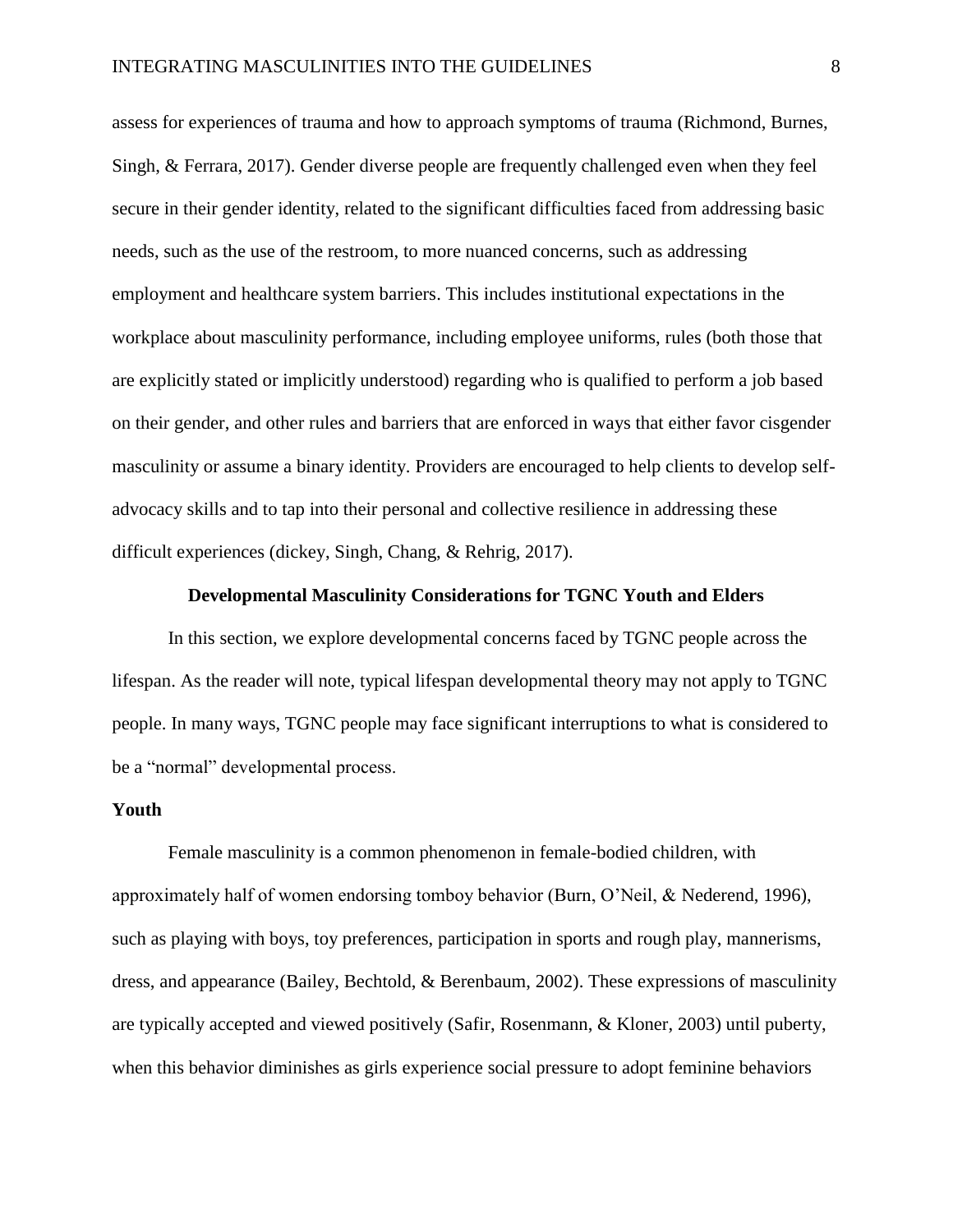(Safir et al., 2003). Although FTM children may participate in some masculine behaviors, they may endorse a fluid range of varying degrees of femininity and masculinity (Vegter, 2013). However, feminine boys may face especially negative reactions to non-normative gender expressions, including emotional expressions such as passivity or crying (Kane, 2006), and experience strong pressure to demonstrate and conform to masculine expressions. The more boys act outside of norms of masculinity, the more verbal and physical abuse they may face (Kosciw, Greytak, Giga, Villenas, & Danischewski, 2016; Reiger, Lisenmeier, Gygax, & Bailey, 2008). These experiences may lead to mental health problems, including depressive symptoms (Dank, Lachman, Zweig, & Yahner, 2014), self-injury (dickey, Reisner, & Juntunen, 2015; Spack, Edwards-Leeper, Feldman, Leibowitz, Mandel, Diamond, & Vance, 2012), and suicidality (Clements-Nolle, Marx, & Katz, 2006). Furthermore, policing of masculinity expression in boys by their caregivers tends to be ineffective, emotionally damaging to the child, and creates tension in the relationship (Hill & Menvielle, 2009).

**Recommendations.** Affirming masculinity expression for TGNC youth and their families may include first, adult caregivers creating opportunities for children to live in the masculinity expression that feels most real and comfortable, with freedom from restriction (Hildalgo et al., 2013). Masculine behaviors may occur gradually, such as beginning in the home setting, or partially, with the child's response to these initial steps serving as an indication of how prepared that child is to navigate the transition in other situations, such as school (Edwards-Leeper, Leibowitz, & Sangganjanavanich, 2016). As such, creating this space for identity development may involve interdisciplinary consultation with schools and medical providers to empower the child to explore masculinity expressions, including interests and behaviors, in a fluid way, since gender identity is fluid and still forming.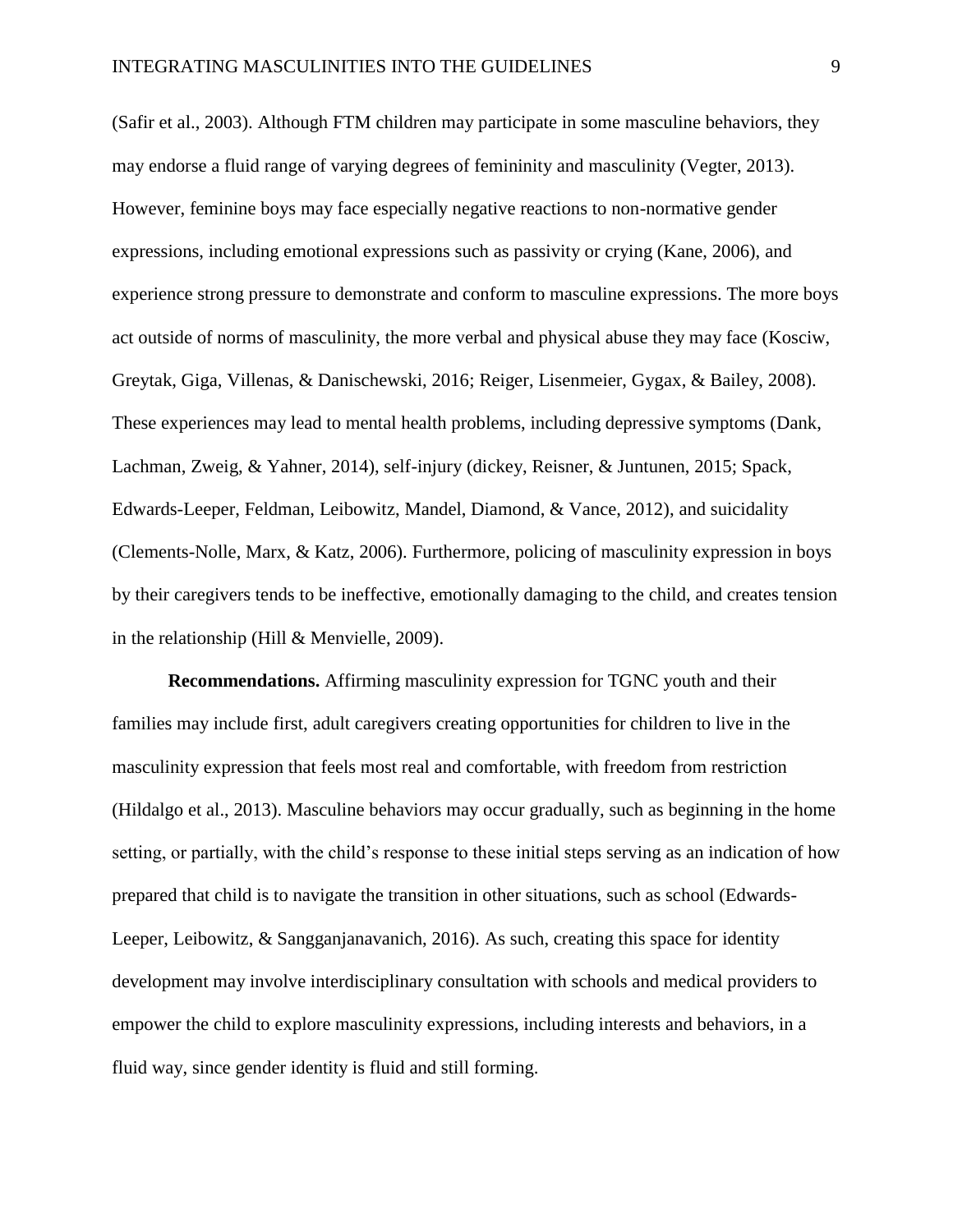Second, parents and caregivers of TGNC children, particularly fathers and male caregivers, may benefit from education about the psychology of masculinities, including a range of masculine expression, intersectional identity factors, and the role of social power in maintaining traditional notions of masculinity. Additionally, understanding the likely involvement of genetic factors in the development of gender identity has been especially effective in reducing transphobia in men (Knafo, Iervolina, & Plomin, 2005). These biological factors may be especially helpful for individuals with religious affiliation and conservative social and political views, who may equate masculinity with heterosexuality (Elischberger, Glazier, Hill, & Verduzco-Baker, 2016). Sensitive work around religious and political convictions may help improve knowledge and attitudes.

## **Elders**

There is a paucity of research concerning the role of masculinity in the lives of older TGNC adults (dickey & Bower, 2017; Ettner & Wylie, 2013), leading to the potential for disparities and discriminatory practices (Ettner & Wylie, 2013; Fredriksen-Goldsen, Kim, Shiu, Golsen & Emlet, 2014). Transmen adhering to rigid masculinity ideologies may have a more difficult time transitioning into older age, since an array of factors influence socialized gender roles at this developmental stage. Three primary masculinity concerns involve retirement, helpseeking and social support, and decline in mental and physical health (Porter et al., 2016). First, as older men leave the workforce, they may perceive themselves estranged from masculine associations with power and success, which can lead to transformations in identity, sense of agency, and masculine ideals (e.g., Oliffe et al., 2013). This appears to contribute to extreme concerns about independence and financial resources for aging TGNC men (dickey & Bower, 2017; Witten & Eyler, 2015). Second, although help-seeking behaviors among older TGNC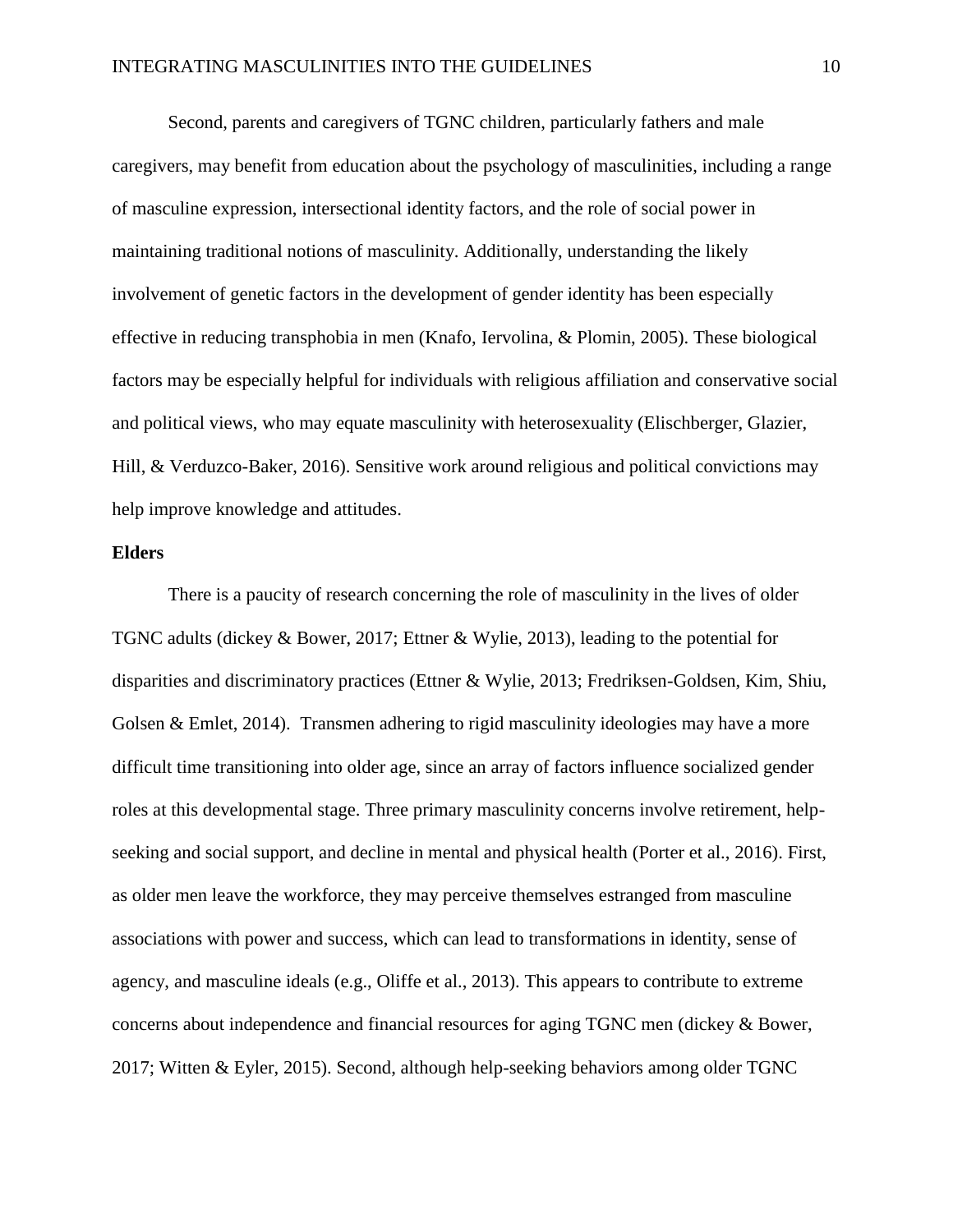individuals have not been explicitly examined, research has demonstrated that adherence to masculinity norms in older age may correlate with reluctance to engage in help-seeking behaviors (Weirsma & Chesser, 2011), as well as difficulty managing daily life work and independence once a spouse passes away or becomes ill (Calassanti, 2004; Courtenay, 2000). Older, masculine-identified TGNC individuals are more likely to live alone and report lack of social support (Witten & Eyler, 2015). Finally, adherence to rigid masculinity norms for aging TGNC persons has been correlated with higher incidents of self-destructive behaviors (e.g., substance use, unprotected sex), physical and mental health problems (e.g., depression, suicide, neglecting medical needs), and fears of not being able to express their male identity due to dementia or being misgendered after death (Courtenay, 2000; Oliffe, 2007; Porter et al., 2016; Sánchez, 2016; Westwood & Price 2016).

**Recommendations.** There are several ways psychologists may support TGNC older adults to address some of the above challenges (dickey & Bower, 2017). Older TGNC adults facing retirement may benefit from outlining how one's attitudes about masculinity have evolved across their lifespan and how retirement impacts their masculinity expression. Concerns about how retirement will impact financial status or ability to remain independent can be eased through exploring resources available to offer support.

To address concerns related to help-seeking and social support, providers may identify significant relationships in the individual's life across their lifetime and how to create plans to maintain and strengthen these ties. Providers may need to initiate discussion about topics related to a patient's social and emotional support systems given that social isolation is often identified as an issue for TGNC individuals overall, and the fact that TGNC older adults may be reluctant to seek help (Porter et al., 2016). Providers may find it helpful to explore gender identity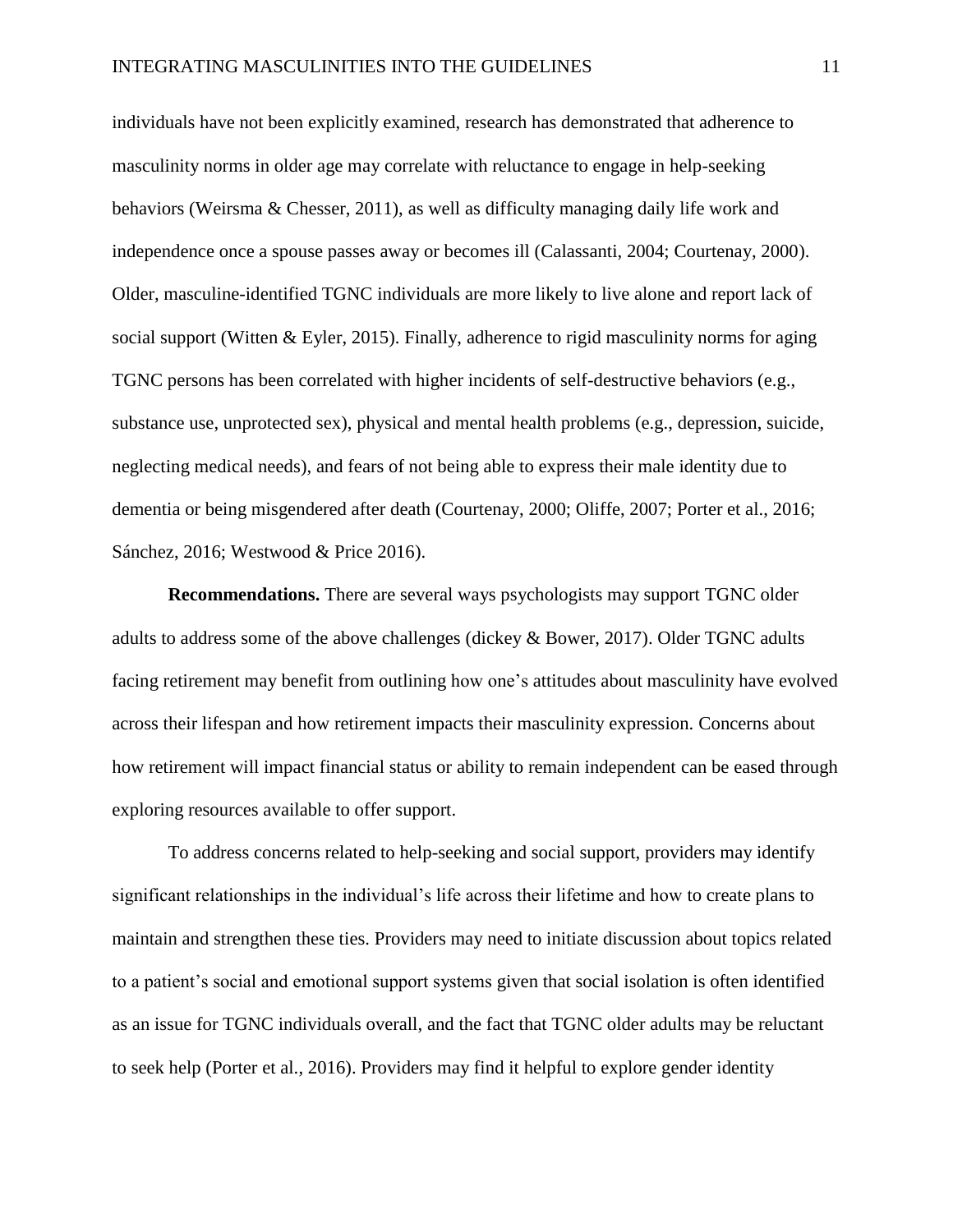expressions that counteract any history of negative coping patterns, emphasizing positive coping and resilience.

## **Mental Health Concerns Related to TGNC Masculinity Identity and Expression**

Adherence to traditional masculine gender roles has been associated with myriad mental health concerns, including substance use, restricted affective range and expression, anger, depression, and interpersonal relationship challenges (Iwamoto, Corbin, Lejuez, & MacPherson, 2014; Tager, Good, & Brammer, 2010), though this work has primarily been conducted among samples of college-age, cisgender men. As described in the APA guidelines, the mental health of TGNC may be related, or unrelated to, gender identity (2015). Yet, some research has begun to suggest masculine identity and expression may affect a range of mental health outcomes, in terms of both challenges and resilience. For example, one national sample found gender nonconformity associated with experiences of discrimination (Miller, & Grollman, 2015). However, this and most other large-scale studies on masculinity and femininity typically use single-item assessments of gender expression or gender conformity, leaving much unknown about how TGNC individuals construct masculinities, or how masculinity expressions change over time. Access to trans-affirmative care is critical to resolution of these problems, though adherence to traditional masculinity is associated with reluctance to seek psychological help (Yousaf, Popat, & Hunter, 2015).

It may be especially important for mental health concerns to understand how gendered values within family systems influence the lives of TGNC persons. Nascent research on this topic suggests that individuals who adhere to traditional masculine gender roles hold more negative attitudes toward TGNC persons (Tebbe, & Moradi, 2012). Little is known about the experiences of TGNC persons within family systems, outside of findings indicating that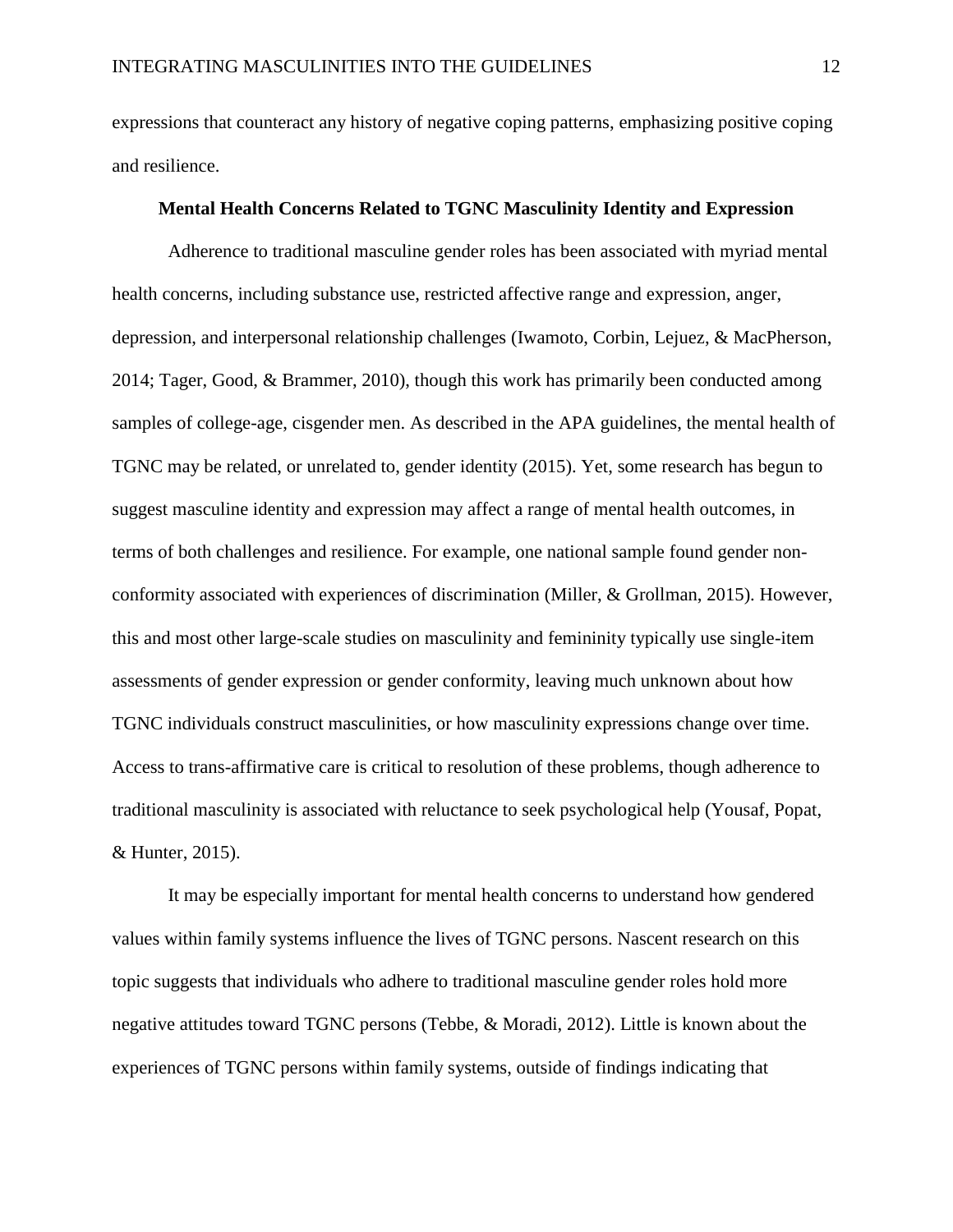affirming families are associated with superior mental health outcomes for TGNC persons compared to non-affirming families (Ryan, Russell, Huebner, Diaz, & Sánchez, 2010). As well, little is presently known about the experiences of TGNC persons as fathers, or TGNC persons who transition into other categories of parents (Stotzer, Herman, & Hasenbush, 2014).

# **Recommendations**

Providing an affirmative and caring environment where clients can explore the intersecting influence of masculinities and race, sexual orientation, and class on behavior is significant to resolving mental health services to TGNC individuals (Pelletier & Tschurtz, 2012). Effective clinical care may benefit from identification of assumptions about traditional, White masculinity expression, both on the part of the client and the clinician, facilitating discussion of one's unique gender identity, and empowering TGNC people to seek appropriate care (Pelletier & Tschurtz, 2012). The first step is frequently for the healthcare professional to have opportunities to examine his or her own binary notions of gender identity as tied to biology, as well as developing insight into how to avoid clinical language that is pathologizing (Carroll  $\&$ Gilroy, 2002; Singh, Boyd, & Whitman, 2010).

TGNC individuals who are reluctant to seek mental health services, or who face conflict over the construct of masculinities during the transition process, might seek social support online or clinical services via telemedicine (Shapiro, 2003; Singh, 2013). TGNC persons may be able to seek out information and social networks online, which may be especially relevant for TGNC persons who are geographically isolated from larger metropolitan areas, who are newly aware of their TGNC identities, who may not be prepared to disclosure their TGNC identities to others, or for whom disclosure of their TGNC identity may pose a physical risk from others around them. As masculinity can be associated with impulsive and aggressive responses to social challenges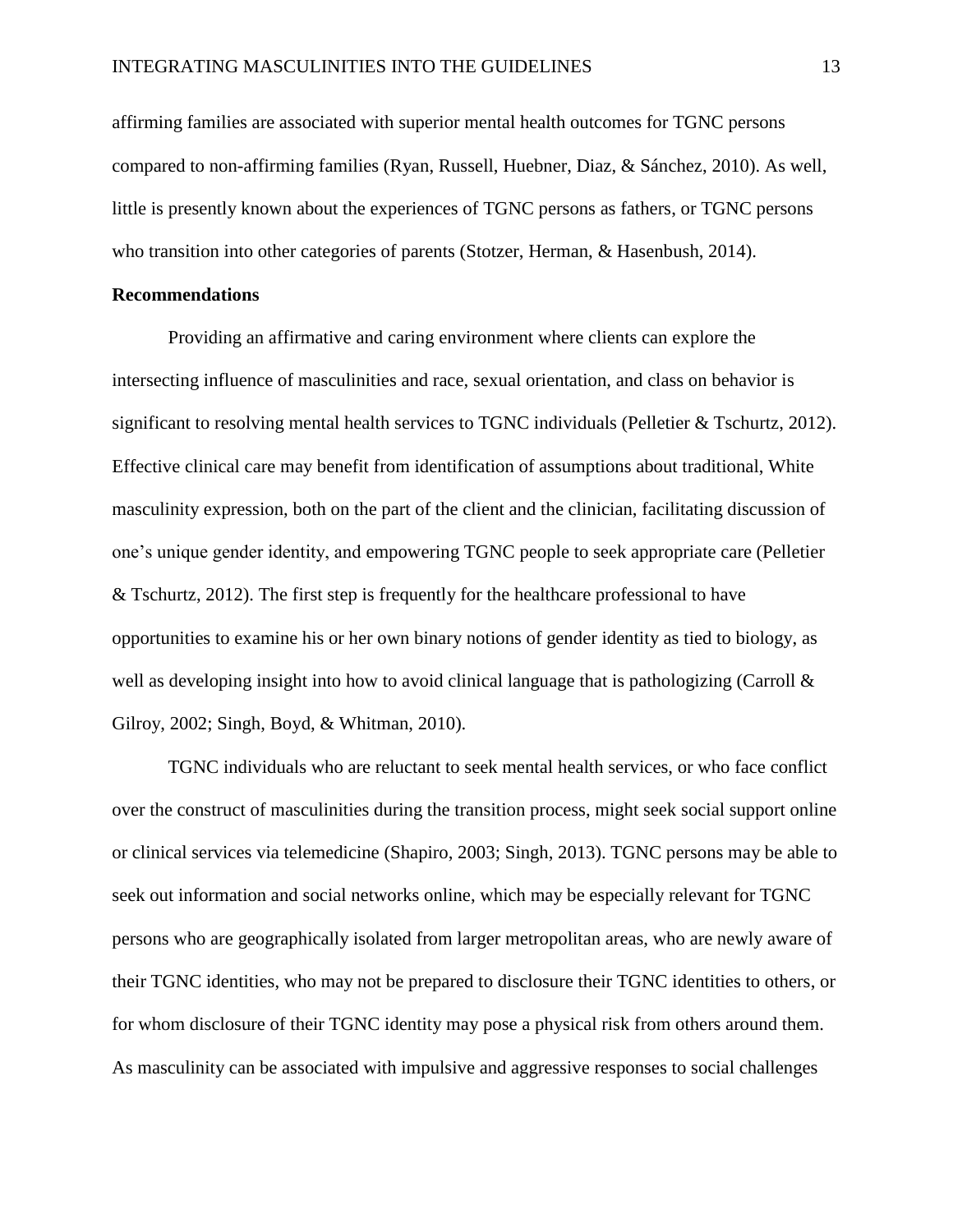(Bosson & Vandello, 2011; Cohn & Zeichner 2006), it may be important to further understand online interactions for the benefit of TGNC persons.

Affirmative family therapy can be utilized to assist family systems in exploring gendered values and the impact traditional masculine roles have on the TGNC individual. Clinicians can be instrumental in breaking down these traditional masculine norms to help facilitate a more positive, affirming family system which improves mental health outcomes for TGNC persons (Ryan, Russell, Huebner, Diaz, & Sánchez, 2010). Family therapy can facilitate discussions of how multiple family identities work together, why some identities are more salient than others, and how various identities are enacted in different spaces (Budge, Thai, Tebbe, & Howard, 2016).

## **Research, Education, and Training to Ensure Competence in Work with TGNC People**

A recent content analysis of TGNC literature revealed that many studies (40%) using the term LGBT do not substantively attend to TGNC issues (Moradi et al., 2016). To improve research outcomes, guidelines have been recently published regarding recruitment strategies and research methodologies useful to informing practice with TGNC populations, such as Community-Based Participatory Research (CBPR), which can offer mutually-beneficial collaboration between researchers and the communities they study (dickey, Hendricks,  $\&$ Bockting, 2016; Sevelius, dickey, & Singh, 2017). Although these guidelines do not explicitly mention TGNC masculinities, authors underline that future TGNC research should include explorations of intersectional TGNC identities, including gender.

Studies regarding the experiences of TGNC people in therapy support the need for additional education and training to improve mental health competence with TGNC clients (Bess & Stabb, 2009; Hooks, 2016; Mizock & Lundquist, 2016). Although these data emphasize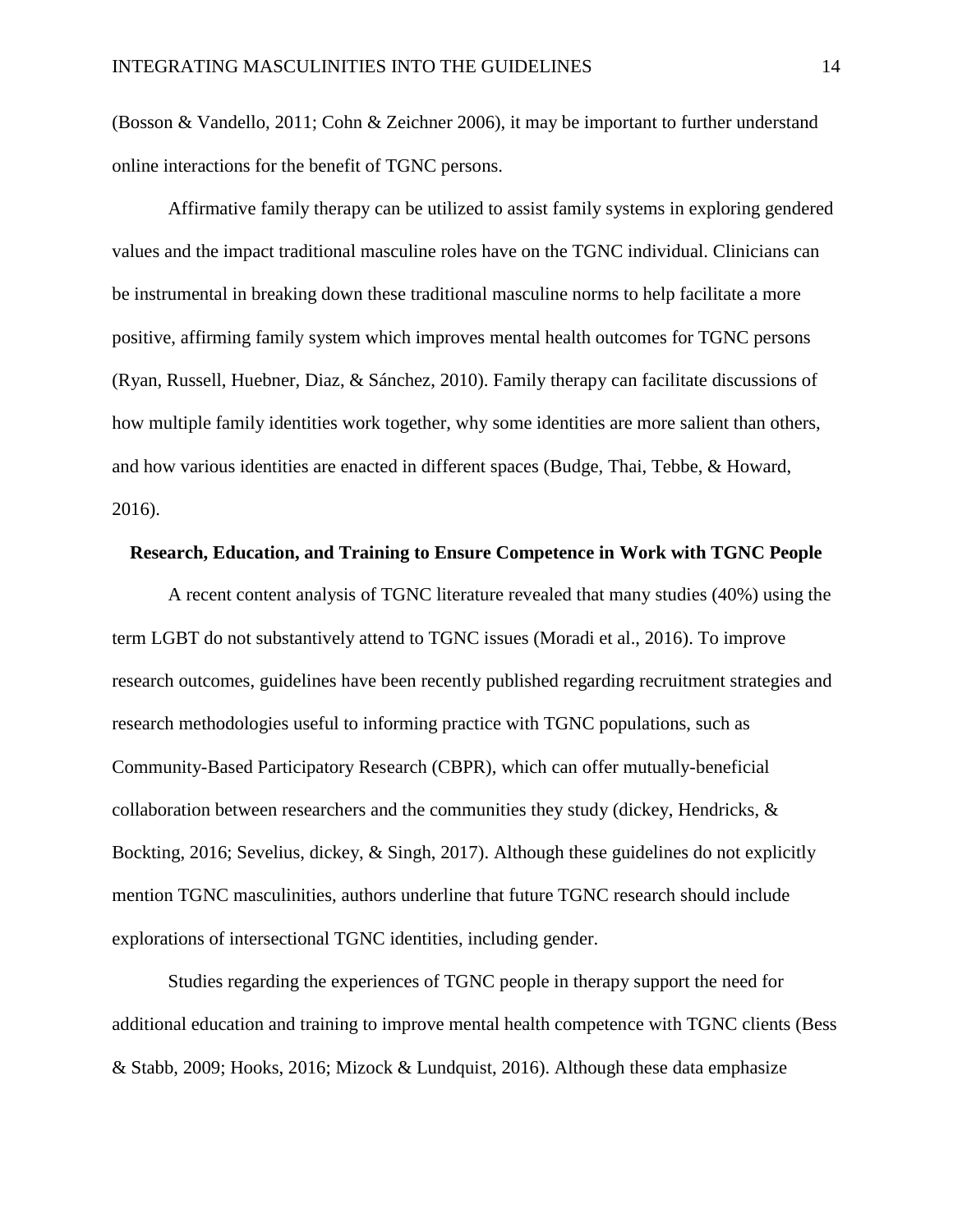increasing competence in clinical work with TGNC clients, specific attention has not been given to competence with TGNC masculinity issues (e.g., Avera, Zholu, Speedlin, Ingraham, and Prado, 2015; Nuttbrock, 2012; Heck, Croot, and Robohm, 2015). For example, a recent issue of *The Psychology of Sexual Orientation and Gender Diversity* (2016) devoted to psychological practice with TGNC persons did not include any articles that specifically related to clinician competency with TGNC masculinity issues. Additionally, research articles providing guidance for intake evaluation of TGNC clients, many of which offer case scenarios and helpful lines of questioning, fail to specifically address topics of TGNC masculinity (Budge & dickey, 2017; Donatone & Rachlin, 2013). Although studies have examined the effect of TGNC competency training on increased clinician confidence to work with these populations, including within the Veteran's Health Administration (Kauth et al., 2015), this research does not include data exploring whether training improved TGNC client treatment outcomes. Additionally, training has traditionally not given specific attention to TGNC intersectionality or TGNC masculinity issues (Budge et al., 2016).

#### **Recommendations**

Considering empirical findings of TGNC treatment outcome is an under-developed domain, Division 51 Sexual and Gender Minority Masculinities Special Interest Group members have identified a few suggestions for future research. First, research is needed to evaluate the treatment outcomes of clinicians who have received TGNC-specific trainings. Psychologists may use this data to develop trainings that address the masculinities concerns of TGNC clients and correct erroneous assumptions about masculinities. Second, methods grounded in social justice and feminist psychological frameworks, including recruitment strategies that present research as a partnership between researchers and TGNC populations (e.g., Community Based Participatory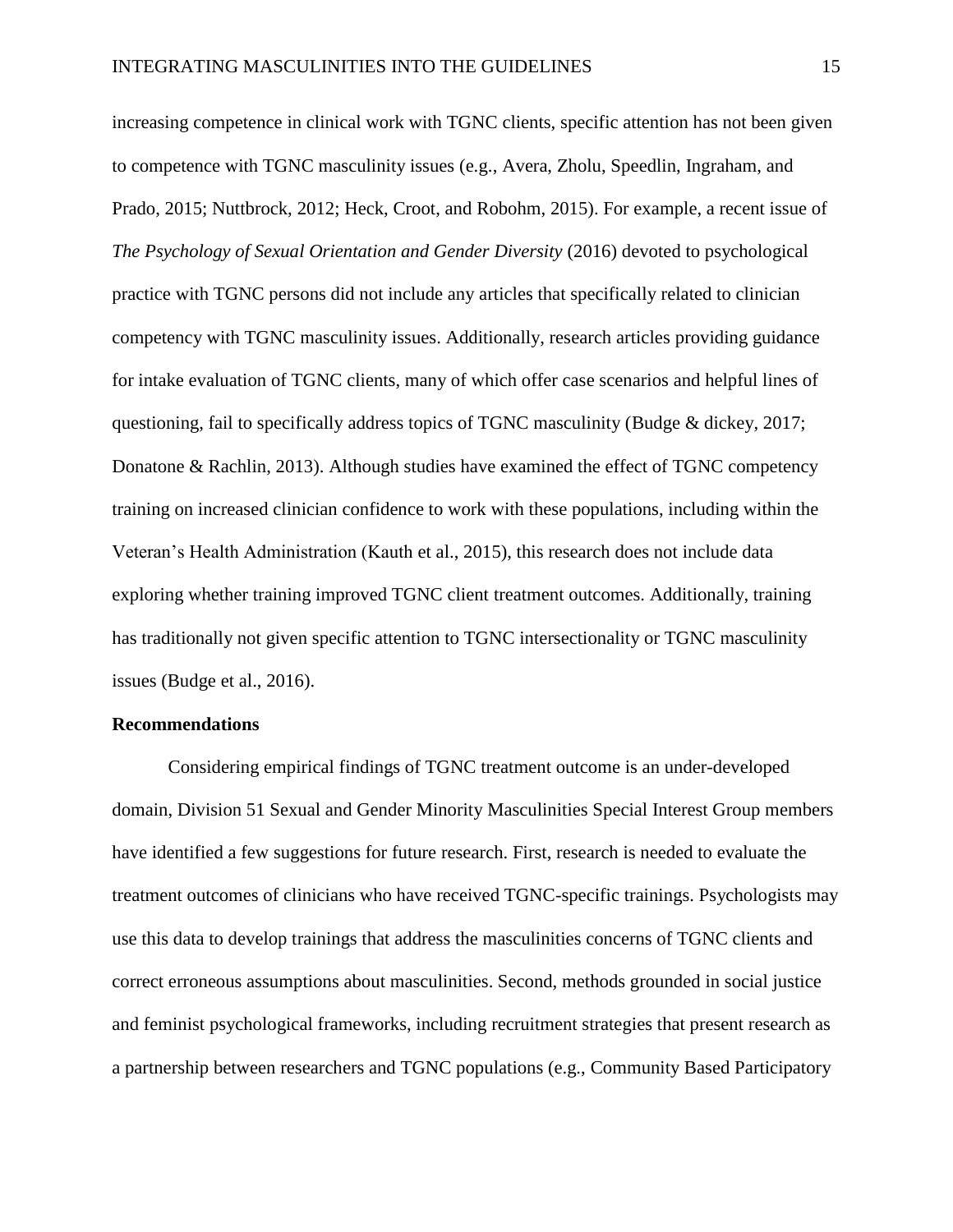Research) (dickey et al., 2016; Tebbe & Budge, 2016), are recommended to balance power and privilege in shaping gathering and representing data (Tebbe, Moradi, & Budge, 2016; Tebbe & Budge, 2016). Third, to attend to the complexities of TGNC people's multicultural identities it is important that scholars also consider how TGNC masculinities are influenced by race, ethnicity, class, age, or stage of transition (APA, 2015; Singh, Hwang, Chang & White, 2017). Research that provides insight into the relationship between intersecting identities of TGNC populations and mental health outcomes may be especially beneficial (Budge et al., 2016). For example, recent research on TGNC identities has demonstrated that greater privilege is attributed to trans men whom others perceive as traditionally masculine (Budge et al., 2016).

Current graduate courses and multicultural lectures offered by psychology training programs are encouraged to enhance competence of TGNC masculinities as part of discussions about intersectionality (e.g., gender, race, class, age, masculinity) and psychological distress (Budge et al., 2016). In addition to trainee education, psychology faculty strive to develop competence in their clinical practice with TGNC people to increase recognition of masculinity as an intersecting identity that is an essential component of the trans experience. For instance, graduate programs may illustrate clinical approaches and interventions through sample case scenarios that highlight masculinity-related issues of TGNC people (Budge et al., 2016). Clinical process groups may be implemented for clinicians who work with TGNC people to provide them a space to reflect and build on their learning experiences. Additionally, an increase in APPIC training programs with specialized training in masculinity-related issues for TGNC people may be a focus of training program development.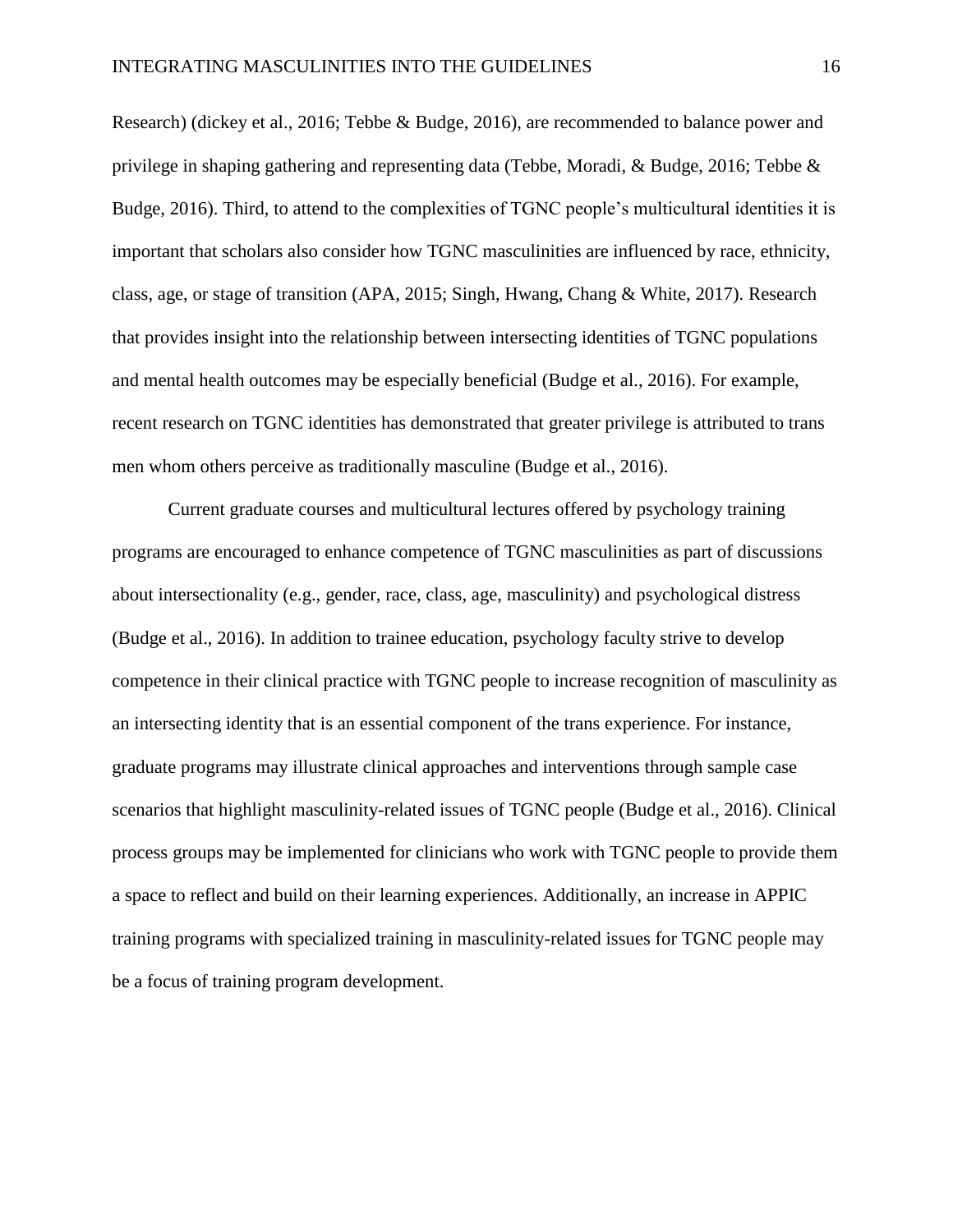## **References**

American Psychological Association (2010). Ethical principles of psychologists and code of conduct (2002, amended June 1, 2010). Retrieved from

<http://www.apa.org/ethics/code/principles.pdf>

- American Psychological Association. (2012). Guidelines for psychological practice with lesbian, gay, and bisexual clients. *American Psychologist, 67*, 10-42. doi: 10.1037/a0024659
- American Psychological Association. (2015). Guidelines for psychological practice with transgender and gender diverse people. *American Psychologist, 70,* 832-864. doi:10.1037/a0039906
- American Psychological Association Task Force on Gender Identity and Gender Variance. (2009). *Report of the task force on gender identity and gender variance.* Washington, DC: Author. Retrieved from http://www.apa.org/pi/lgbt/resources/policy/gender-identityreport.pdf
- Anderson, K. L., & Umberson, D. (2001). Gendering violence: Masculinity and power in men's accounts of domestic violence. *Gender & Society*, *15*(3), 358-380. doi:10.1177/089124301015003003
- Avera, J., Zholu, Y., Speedlin, S., Ingram, M., & Prado, A. (2015). Transitioning into wellness: Conceptualizing the experiences of transgender individuals using a wellness model. *Journal of LGBT Issues in Counseling*, *9*(4), 273-287. doi:10.1080/15538605.2015.1103677
- Bailey, J. M., Bechtold, K. T., & Berenbaum, S. A. (2002). Who are tomboys and why should we study them? *Archives Of Sexual Behavior*, *31*(4), 333-341. doi:10.1023/A:1016272209463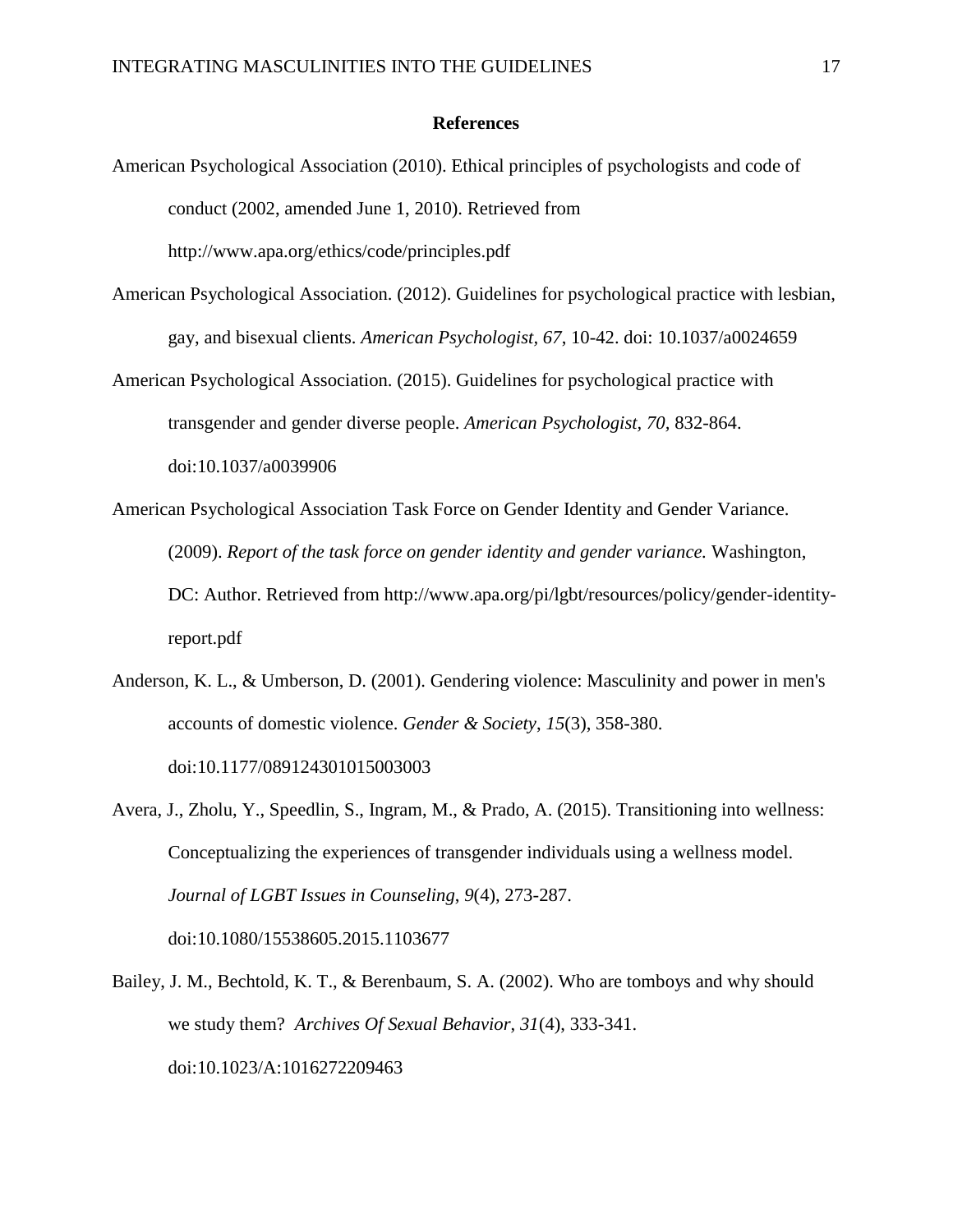- Beck, A. (2014). *Sexual victimization in prisons and jails reported by inmates 2011-2012*. Retrieved from: [http://www.bjs.gov/content/pub/pdf/svpjri1112\\_st.pdf](http://www.bjs.gov/content/pub/pdf/svpjri1112_st.pdf)
- Berke, D. S., Sloan, C. A., Parrott, D., & Zeichner, A. (2012). Effects of female gender role and gender norm conformity on aggression in men: Does positive masculinity reduce the risk? *Psychology of Men & Masculinity*, *13*(4), 367. doi:10.1037/a0026525
- Bess, J. A., & Stabb, S. D. (2009). The experiences of transgendered persons in psychotherapy: Voices and recommendations. *Journal of Mental Health Counseling, 31,* 264 – 282.
- Bockting, W., Benner, A., & Coleman, E. (2009). Gay and bisexual identity development among female-to-male transsexuals in North America: Emergence of a transgender sexuality. *Archives of Sexual Behavior*, *38*(5), 688-701. doi:10.1007/s10508-009-9489-3
- Borgeson, K., & Valeri, R. (2015). Gay skinheads : Negotiating a gay identity in a culture of traditional masculinity. *Journal of Men's Studies, 23,* 44-62. doi:10.1177/1060826514561975
- Bosson, J. K., & Vandello, J. A. (2011). Precarious manhood and its links to action and aggression. *Current Directions in Psychological Science, 20*(2), 82-86. [doi:10.1177/0963721411402669.](https://doi.org/10.1177/0963721411402669)
- Budge, S. L., Thai, J. L., Tebbe, E. A., & Howard, K. A. S. (2016). The intersection of race, sexual orientation, socioeconomic status, trans identity, and mental health outcomes. *The Counseling Psychologist, 44(7),* 1025-1049. doi:10.1177/0011000015609046
- Burn, S. M., O'Neil, A. K., & Nederend, S. (1996). Childhood tomboyism and adult androgyny. *Sex Roles*, *34*(5-6), 419-428. doi:10.1007/BF01547810
- Calasanti, T. (2004). Feminist gerontology and old men. *The Journals of Gerontology Series B: Psychological Sciences and Social Sciences*, *59*(6), 305-314.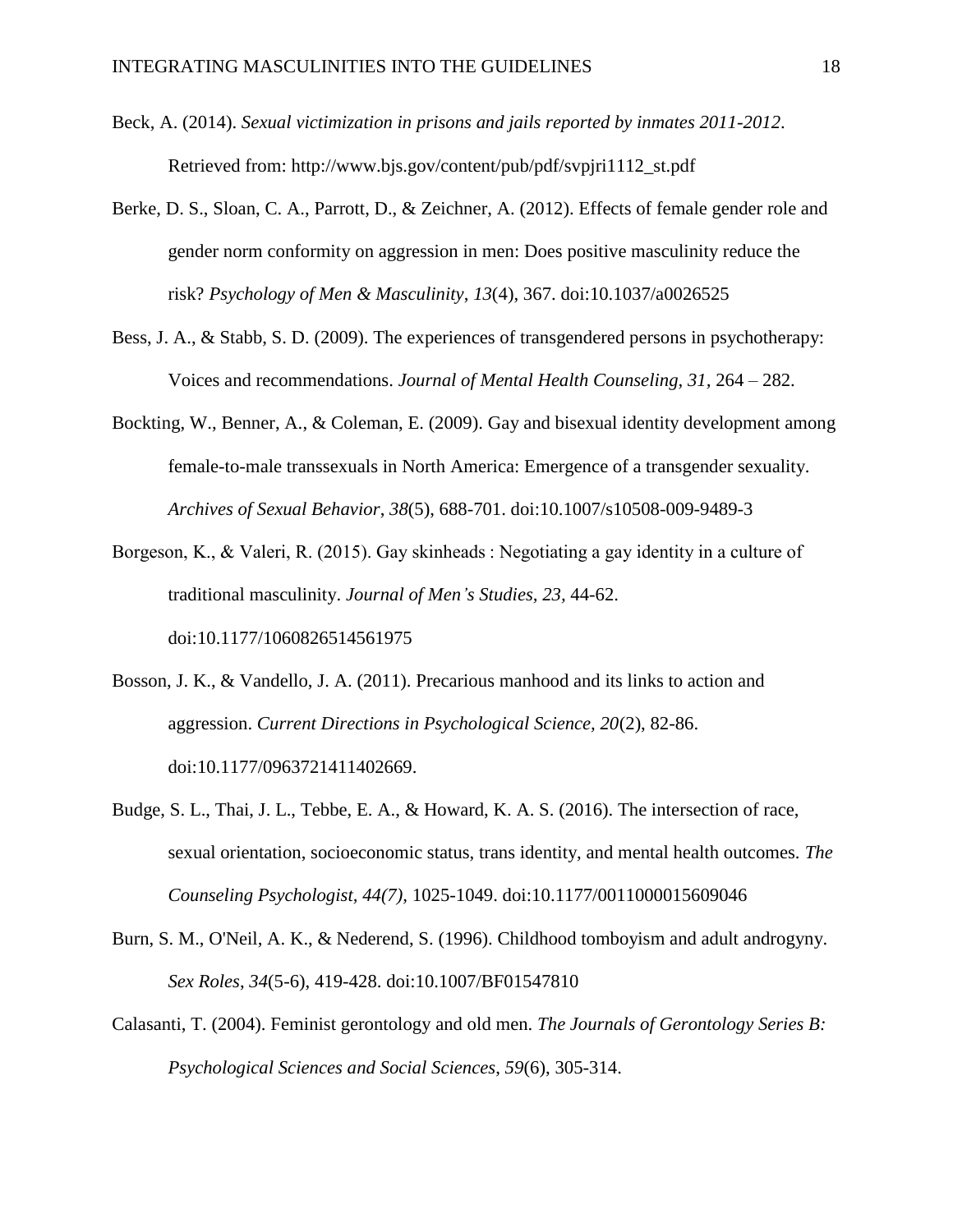- Carroll, R. A., and Gilroy, P. J. (2002). Transgender issues in counselor preparation. *Counselor Education and Supervision, 41*, 233-244. [doi:10.1002/j.1556-6978.2002.tb01286.x](https://doi.org/10.1002/j.1556-6978.2002.tb01286.x)
- Clements-Nolle, K., Marx, R., & Katz, M. (2006). Attempted Suicide Among Transgender Persons: The Influence of Gender-Based Discrimination and Victimization. *Journal Of Homosexuality*, *51*(3), 53-69. doi:10.1300/J082v51n03\_04

Cohn, A., & Zeichner, A. (2006). Effects of masculine identity and gender role stress on aggression in men. *Psychology of Men and Masculinity, 7(4), 179-190.* [doi:10.1037/1524-9220.7.4.179.](https://doi.org/10.1037/1524-9220.7.4.179)

- Coston, B. M., & Kimmel, M. (2012). Seeing privilege where it isn't: Marginalized masculinities and the intersectionality of privilege. *Journal of Social Issues, 68*, 97-110. doi:10.1111/j.1540-4560.2011.01738.x
- Courtenay, W. H. (2000). Constructions of masculinity and their influence on men's well-being: a theory of gender and health. *Social Science & Medicine*, *50*(10), 1385-1401. doi: 10.1016/s0277-9536(99)00390-1
- Dank, M., Lachman, P., Zweig, J. M., & Yahner, J. (2014). Dating violence experiences of lesbian, gay, bisexual, and transgender youth. *Journal Of Youth And Adolescence*, *43*(5), 846-857. doi:10.1007/s10964-013-9975-8
- Diamond, L. M., & Butterworth, M. (2008). Questioning gender and sexual identity: Dynamic links over time. *Sex Roles*, *59* (5-6), 365-376. doi:10.1007/s11199-008-9425-3

dickey, l. m. (2017). Toward developing clinical competence: Improving health care of gender diverse people. *American Journal of Public Health, 107*, 222-223. doi:10.2105/AJPH.2016.303581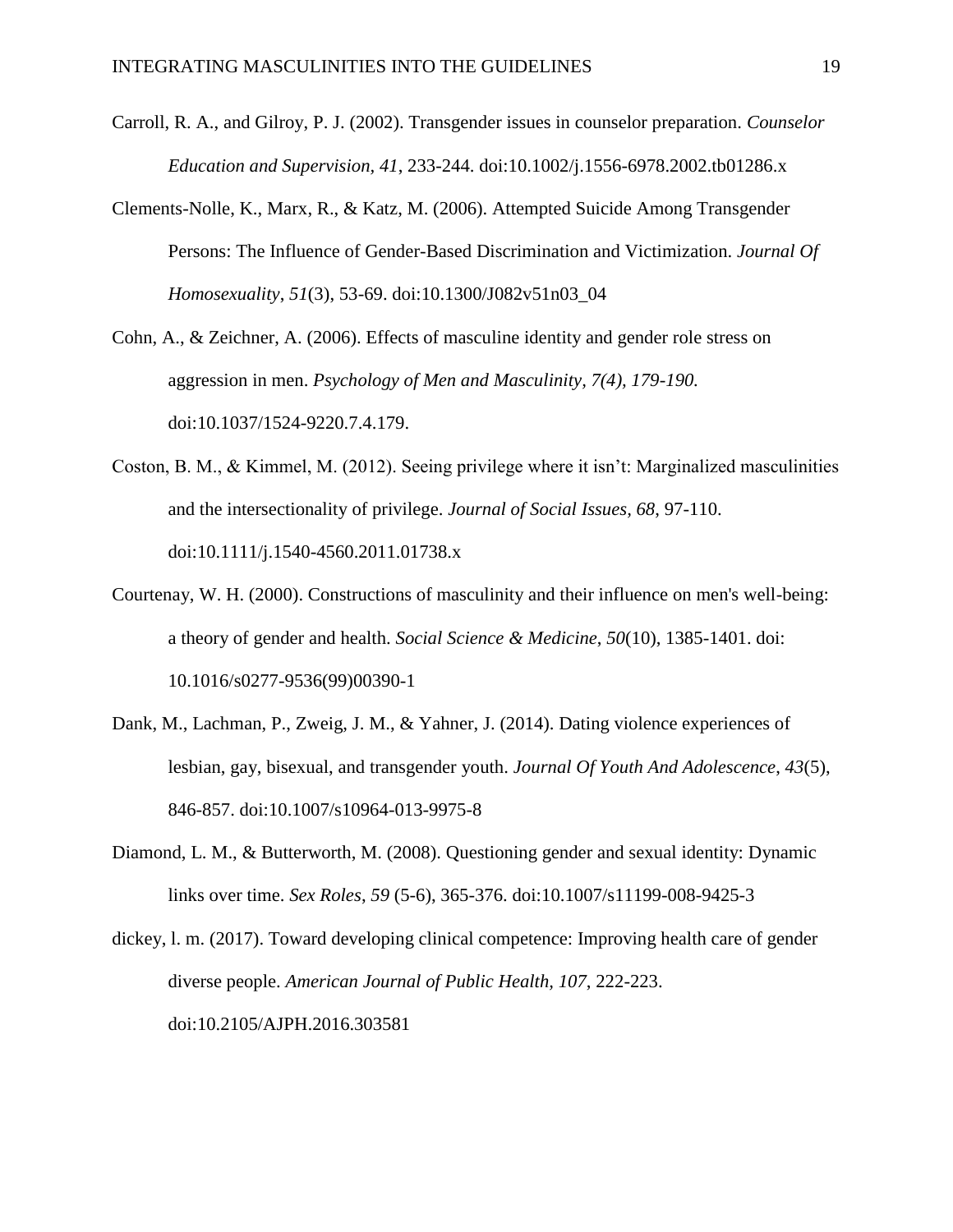- dickey, l. m., & Bower, K. L. (2017). Aging and TGNC identities: Working with older adults. In A. A. Singh & l. m. dickey (Eds.), *Affirmative counseling and psychological practice with transgender and gender nonconforming clients* (pp. 161-174). Washington, DC: American Psychological Association.
- dickey, l. m., Hendricks, M. L., & Bockting, W. O. (2016). Innovations in research with transgender and gender nonconforming people and their communities. *Psychology of Sexual Orientation and Gender Diversity*, *3*(2), 187-194. doi:10.1037/sgd0000158
- dickey, l. m., Reisner, S. L., & Juntunen, C. L. (2015). Non-suicidal self-injury in a large online sample of transgender adults. *Professional Psychology: Research & Practice, 46,* 3-11. doi:10.1037/a0038803
- dickey, l. m., & Singh, A. A. (2016). Social justice and advocacy for transgender and gender diverse clients. *Psychiatric Clinics of North America, 39*(4). doi:10.1016/j.psc.2016.10.009
- dickey, l. m., Singh, A. A., & Walinsky, D. (2016). Treatment of trauma and nonsuicidal selfinjury in transgender adults. *Psychiatric Clinics of North America, 39*(4). doi:10.1016/j.psc.2016.10.007
- dickey, l. m., Singh, A. A., Chang, S. C., & Rehrig, M. (2017). Advocacy and social justice: The next generation of counseling and psychological practice with transgender and gender nonconforming clients. In A. A. Singh & l. m. dickey (Eds.), *Affirmative counseling and psychological practice with transgender and gender nonconforming clients* (pp. 247- 262). Washington, DC: American Psychological Association. doi: 10.1093/geronb/59.6.S305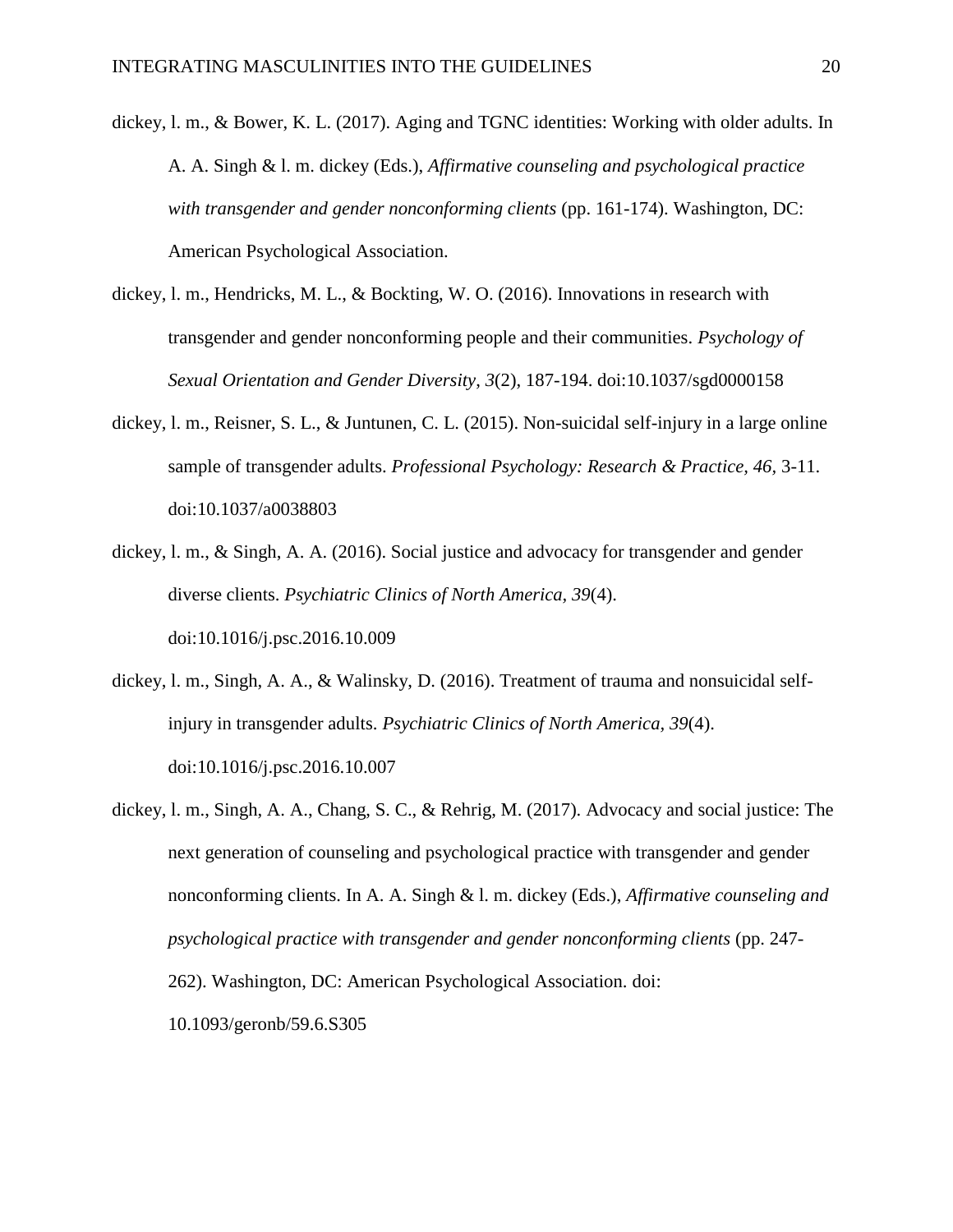- Donatone, B., & Rachlin, K. (2013). An intake template for transgender, transsexual, genderqueer, gender nonconforming, and gender variant college students seeking mental health services. *Journal of College Student Psychotherapy*, *27*(3), 200-211. doi:10.1080/87568225.2013.798221
- Edwards-Leeper, L., Leibowitz, S., & Sangganjanavanich, V. F. (2016). Affirmative practice with transgender and gender nonconforming youth: Expanding the model. *Psychology Of Sexual Orientation And Gender Diversity*, *3*(2), 165-172. doi:10.1037/sgd0000167
- Elischberger, H. B., Glazier, J. J., Hill, E. D., & Verduzco-Baker, L. (2016). 'Boys don't cry'—or do they? Adult attitudes toward and beliefs about transgender youth. *Sex Roles*, *75*(5-6), 197-214. doi:10.1007/s11199-016-0609-y
- Ettner, R., & Wylie, K. (2013). Psychological and social adjustment in older transsexual people. *Maturitas*, *74*(3), 226-229. doi: 10.1016/j.maturitas.2012.11.011
- Fletcher, J. B., Kisler, K. A., & Reback, C. J. (2014). Housing status and HIV risk behaviors among transgender women in Los Angeles. *Archives of Sexual Behavior*, *43*(8), 1651- 1661. doi:10.1007/s10508-014-0368-1
- Franklin, K. (2004). Enacting masculinity: Antigay violence and group rape as participatory theater. *Sexuality Research & Social Policy*, *1*(2), 25-40. doi:10.1525/srsp.2004.1.2.25
- Fredriksen-Goldsen, K. I., Kim, H. J., Shiu, C., Goldsen, J., & Emlet, C. A. (2014). Successful aging among LGBT older adults: physical and mental health-related quality of life by age group. *The Gerontologist*, *55(1),* 154-168. doi: 10.1093/geront/gnu081
- Genuchi, M. C., & Valdez, J. N. (2015). The role of anger as a component of a masculine variation of depression. *Psychology of Men & Masculinity*, *16*(2), 149. doi:10.1037/a0036155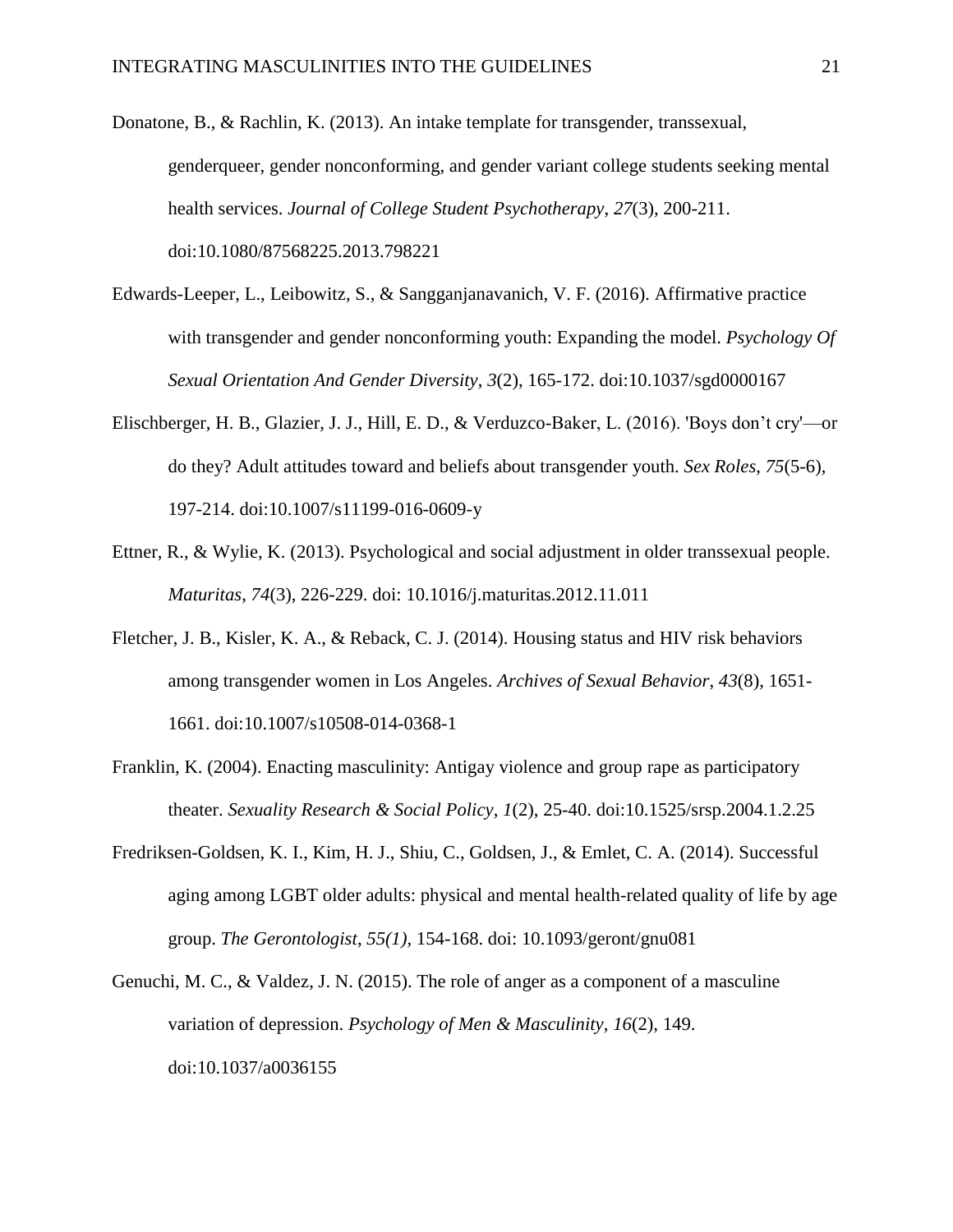- Green, J. (2005). Part of the package: Ideas of masculinity among male-identified transpeople. *Men and Masculinities,7*(3), 291-299. doi:10.1177/1097184X04272116
- Hansbury, G. (2005). The middle men: Introduction to the transmasculine identities. *Studies In Gender And Sexuality, 6*(3), 241-264. doi:10.1080/15240650609349276
- Heck, N. C., Croot, L. C., & Robohm, J. S. (2015). Piloting a psychotherapy group for transgender clients: Description and clinical considerations for practitioners. *Professional Psychology: Research and Practice, 46*, 30-36. doi: 10.1037/a0033134
- Hidalgo, M. A., Ehrensaft, D., Tishelman, A. C., Clark, L. F., Garofalo, R., Rosenthal, S. M., ... Olson, J. (2013). The gender affirmative model: What we know and what we aim to learn. *Human Development*, *56*(5), 285-290. doi:10.1159/000355235
- Hill, D. B., & Menvielle, E. (2009). "You have to give them a place where they feel protected and safe and loved": The views of parents who have gender-variant children and adolescents. *Journal of LGBT Youth, 6*, 243-271. doi:10.1080/19361650903013527.
- Hooks, B. M. A. (2016). Mental health treatment experiences of transgender and gender nonconforming adults (Doctoral dissertation). *Proquest Dissertations and Theses, 3663377*.
- Iwamoto, D. K., Corbin, W., Lejuez, C., & MacPherson, L. (2014). College men and alcohol use: Positive alcohol expectancies as a mediator between distinct masculine norms and alcohol use. *Psychology of Men & Masculinity*, *15*(1), 29-39. doi:10.1037/a0031594
- James, S. E., Herman, J. L., Rankin, S., Keisling, M. Mottet, L., & Anafi, M. (2016). *Executive summary of the report of the 2015 U.S. Transgender Survey.* Washington, DC: National Center for Transgender Equality.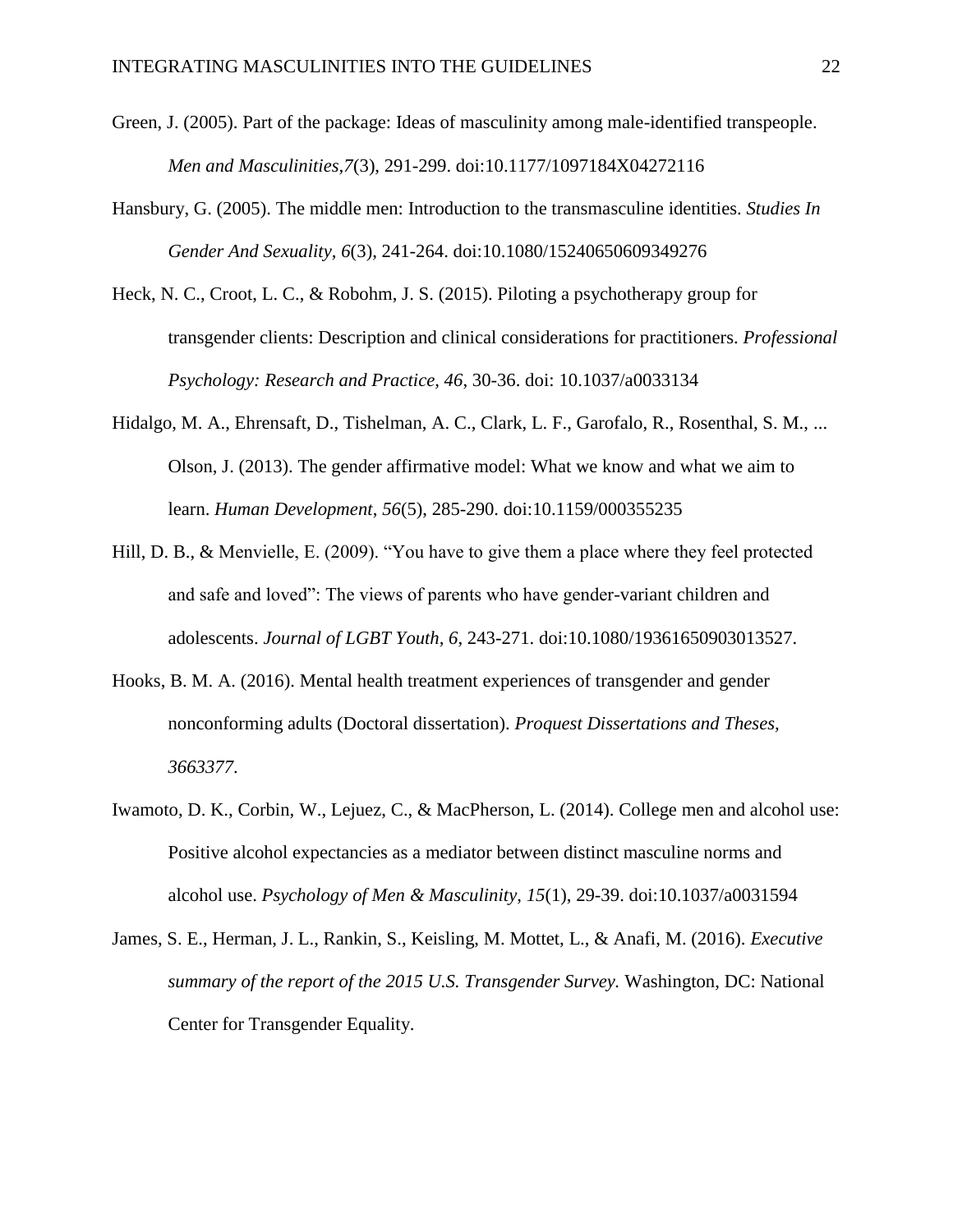- Kane, E. W. (2006). 'No Way My Boys are Going to be Like That!': Parents' Responses to Children's Gender Nonconformity. *Gender & Society*, *20*(2), 149-176. doi:10.1177/0891243205284276
- Kauth, M. R., Shipherd, J. C., Lindsay, J. A., Kirsh, S., Knapp, H., & Matza, L. (2015). Teleconsultation and training of VHA providers on transgender care: Implementation of a multisite hub system. *Telemedicine and E-Health*, *21*(12), 1012-1018. doi:10.1089/tmj.2015.0010
- Kelley, K., & Gruenewald, J. (2014). Accomplishing masculinity through anti-lesbian, gay, bisexual, and transgender homicide. *Men and Masculinities*, *18,* 3-29. doi:10.1177/1097184X14551204.
- Knafo, A., Iervolino, A. C., & Plomin, R. (2005). Masculine Girls and Feminine Boys: Genetic and Environmental Contributions to Atypical Gender Development in Early Childhood. *Journal Of Personality And Social Psychology*, *88*(2), 400-412. doi:10.1037/0022- 3514.88.2.400
- Korell, S. C., & Lorah, P. (2007). An overview of affirmative psychotherapy and counseling with transgender clients. In K. Bieschke, R. M. Perez, & K. A. DeBord (Eds.), *Handbook of counseling and psychotherapy with lesbian, gay, bisexual, and transgender clients* (2<sup>nd</sup>) ed., pp. 271-288). Washington, DC; American Psychological Association.
- Kosciw, J.R., Greytak, E. A., Bartkiewicz, M. J., Boesen, M. J., & Palmer, N. A. (2012). *The 2011 National School Climate Survey: The experiences of lesbian, gay, bisexual and transgender youth in our nation's schools.* New York: GLSEN.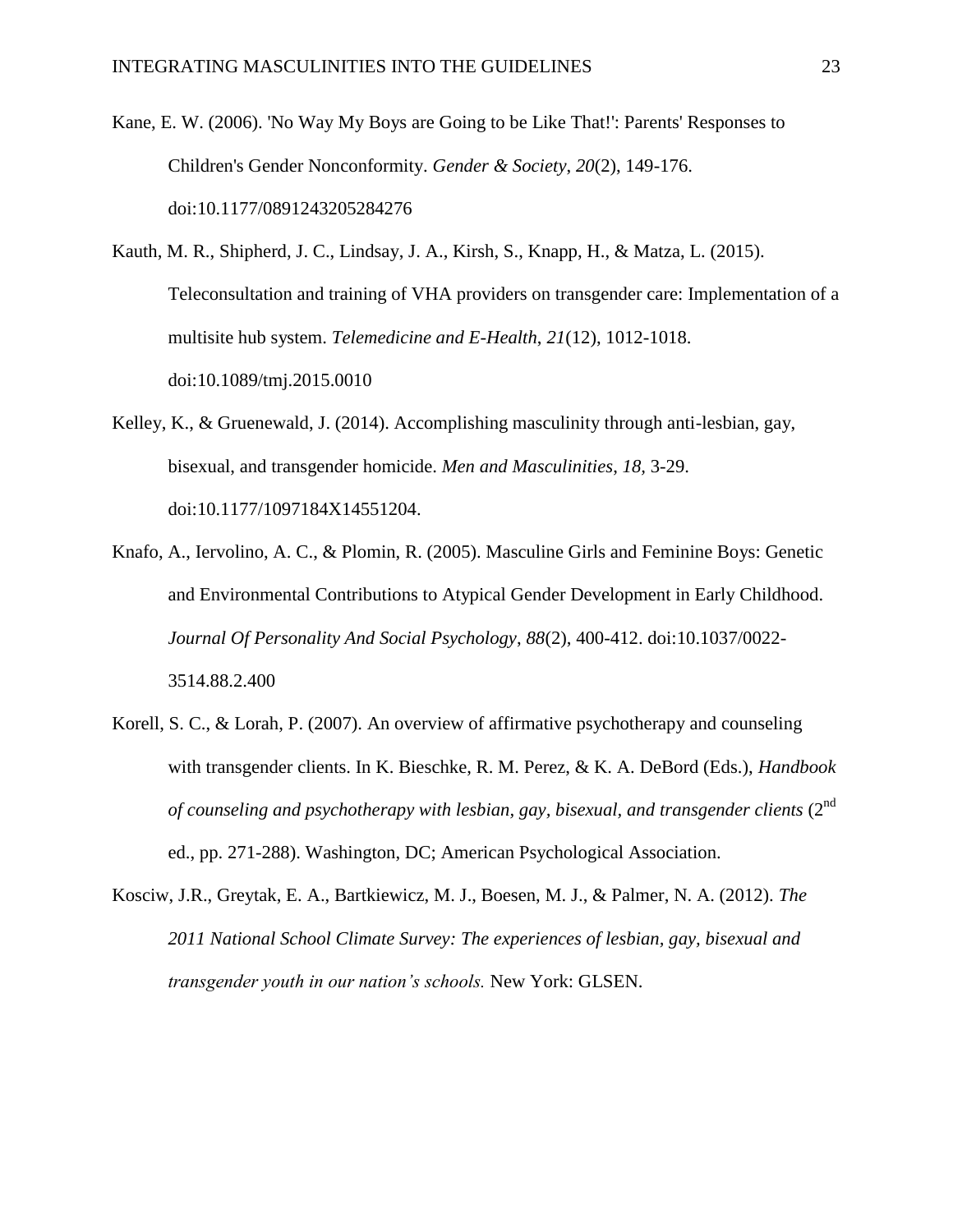- Kosciw, J.R., Greytak, E. A., Giga, N. M., Villenas, C., & Danischewiski, D. J. (2016). *The 2015 National School Climate Survey: The experiences of lesbian, gay, bisexual and transgender youth in our nation's schools.* New York: GLSEN.
- Levant, R. F. & Richmond, K. (2016). The gender role strain paradigm and masculinity ideologies In J. Y. Wong & S. R. Wester (Eds.), *APA handbook of men and masculinities*, (pp. 23-49). Washington, DC: American Psychological Association.
- Liu, W. M. (2005). The study of men and masculinity as an important multicultural competency consideration. *Journal of Clinical Psychology*, *61*(6), 685-697. doi:10.1002/jclp.20103
- Marshall, B. D., Socías, M. E., Kerr, T., Zalazar, V., Sued, O., & Arístegui, I. (2016). Prevalence and correlates of lifetime suicide attempts among transgender persons in Argentina. *Journal of Homosexuality*, 1-13. doi:10.1080/00918369.2015.1117898
- Miller, L. R., & Grollman, E. A. (2015). The social costs of gender nonconformity for transgender adults: implications for discrimination and health. *Sociological Forum*, *30*(3), 809-831. doi: 10.1111/socf.12193
- Mizock, L., & Lundquist, C. (2016). Missteps in psychotherapy with transgender clients: Promoting gender sensitivity in counseling and psychological practice. *Psychology of Sexual Orientation and Gender Diversity*, *3*(2), 148-155. doi:10.1037/sgd0000177
- Moore, T. M., & Stuart, G. L. (2005). A review of the literature on marijuana and interpersonal violence. *Aggression and Violent Behavior*, *10*(2), 171-192. doi:10.1016/j.avb.2003.10.002
- Moradi, B., Tebbe, E. A., Brewster, M. E., Budge, S. L., Lenzen, A., Ege, E., & ... Flores, M. J. (2016). A content analysis of literature on trans people and issues: 2002–2012. *The Counseling Psychologist*, *44*(7), 960-995. doi:10.1177/0011000015609044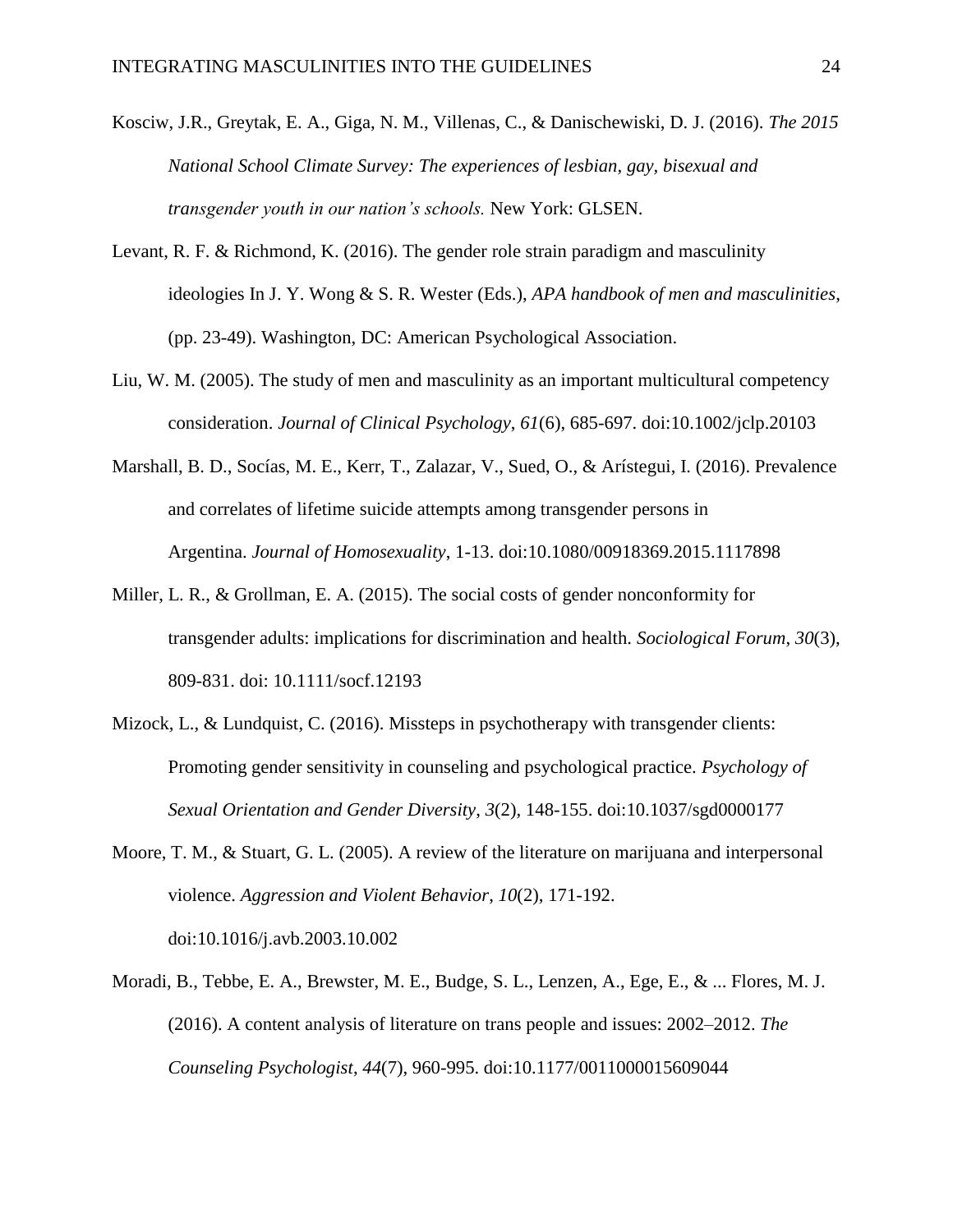Nagoshi, J. L., & Brzuzy, S. (2010). Transgender theory: Embodying research and practice. *Affilia: Journal of Women and Social Work, 25*, 431-443. doi:10.1177/0886109910384068

- Nagoshi, J. L., Brzuzy, S., & Terrell, H. K. (2012). Deconstructing the complex perceptions of gender roles, gender identity, and sexual orientation among transgender individuals. *Feminism & Psychology*, *22*, 405-422. doi:10.1177/0959353512461929
- National Center for Transgender Equality. (2015a). *Issues: Housing & homelessness*. Retrieved from<http://www.transequality.org/issues/housing-homelessness>
- National Center for Transgender Equality. (2015b). Reducing incarceration and ending abuse in prisons. In NCTE *A Blueprint for Equality: Federal Agenda for Transgender People*. Retrieved from

[http://www.transequality.org/sites/default/files/docs/resources/NCTE\\_Blueprint\\_for\\_Equ](http://www.transequality.org/sites/default/files/docs/resources/NCTE_Blueprint_for_Equality2012_FINAL.pdf) [ality2012\\_FINAL.pdf](http://www.transequality.org/sites/default/files/docs/resources/NCTE_Blueprint_for_Equality2012_FINAL.pdf)

- Nuttbrock, L. A. (2012). Culturally competent substance abuse treatment with transgender persons. *Journal of Addictive Diseases*, *31*(3), 236-241. doi:10.1080/10550887.2012.694600
- Oliffe, J. (2007). Health behaviors, prostate cancer, and masculinities: A life course perspective. *Men and Masculinities, 11,* 346-366. doi: 10.1177/1097184x06298777

Oliffe, J. L., Rasmussen, B., Bottorff, J. L., Kelly, M. T., Galdas, P. M., Phinney, A., & Ogrodniczuk, J. S. (2013). Masculinities, work, and retirement among older men who experience depression. *Qualitative health research, 23,* 1626-1637. doi: 10.1177/1049732313509408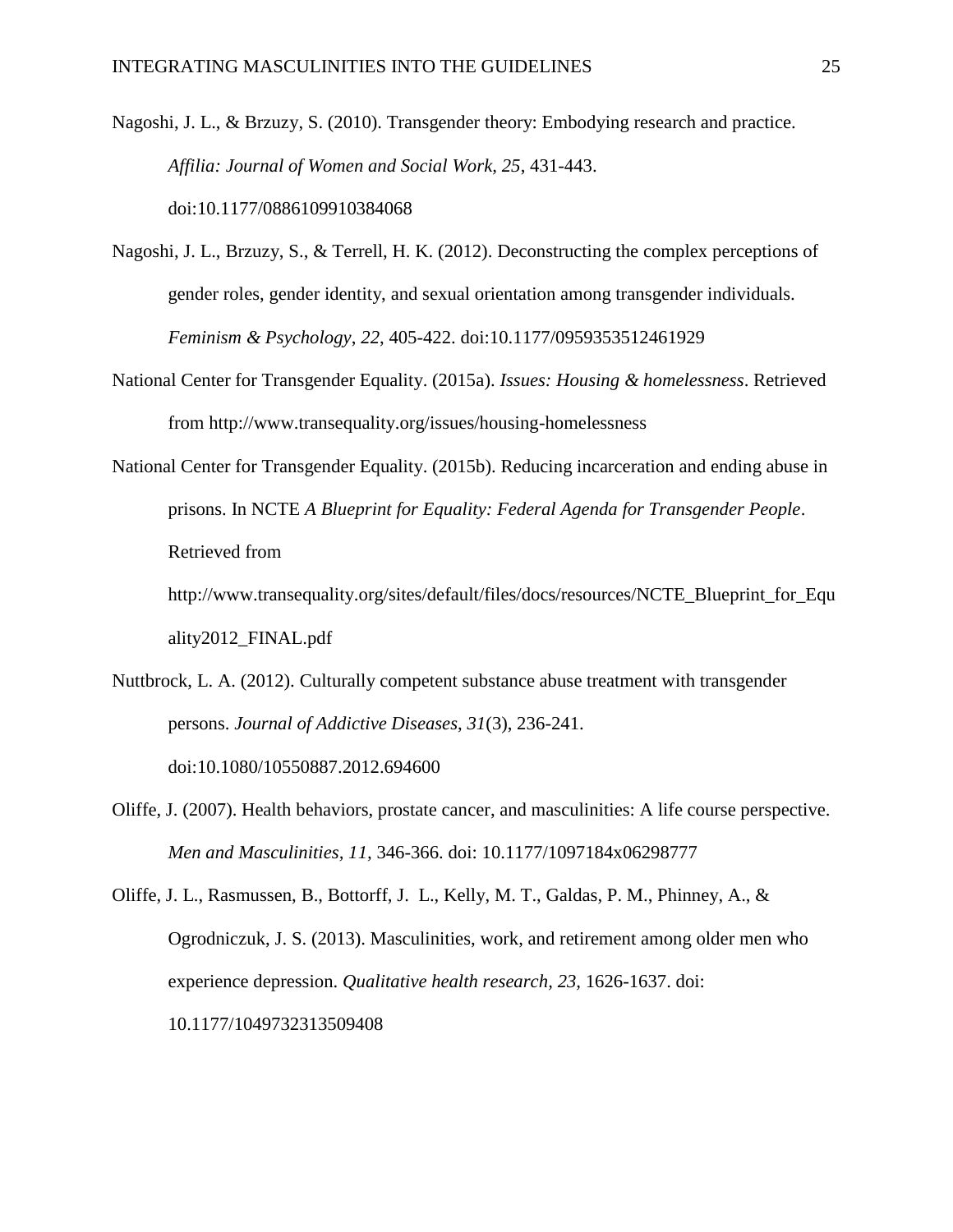- O'Neil, J. M. (2008). Summarizing 25 years of research on men's gender role conflict using the gender role conflict scale new research paradigms and clinical implications. *The Counseling Psychologist*, *36*(3), 358-445. doi:10.1177/0011000008317057
- Pelletier, M. G., and Tschurtz, B. (2012). Meeting the health care needs of LGBT patients. *Journal of Nursing Care Quality, 27*, 95-98. [doi:10.1097/NCQ.0b013e31824911ac.](https://doi.org/10.1097/NCQ.0b013e31824911ac)
- Porter, K. E., Brennan-Ing, M., Chang, S. C., Dickey, L. M., Singh, A. A., Bower, K. L., & Witten, T. M. (2016). Providing Competent and Affirming Services for Transgender and Gender Nonconforming Older Adults. *Clinical Gerontologist*, *39*(5), 366-388. doi: 10.1080/07317115.2016.1203383
- Quinn, B. A. (2002). Sexual harassment and masculinity: The power and meaning of "girl watching." *Gender & Society, 16*(3), 386-402. doi[:10.1177/0891243202016003007](https://doi.org/10.1177/0891243202016003007)
- Reigeluth, C. S., & Addis, M. E. (2016). Adolescent boys' experiences with policing of masculinity: Forms, functions, and consequences. *Psychology of Men & Masculinity*, *17*(1), 74-83. doi:10.1037/a0039342
- Richmond, K., Burnes, T. R., Singh, A. A., & Ferrara, M. (2017). Assessment and treatment of trauma with TGNC clients: A feminist approach. In A. A. Singh & l. m. dickey (Eds.), *Affirmative counseling and psychological practice with transgender and gender nonconforming clients* (pp. 191-212). Washington, DC: American Psychological Association.
- Rogers, B. K., Sperry, H. A., & Levant, R. F. (2015). Masculinities among African American men: An intersectional perspective. *Psychology of Men & Masculinity, 16,* 416-425. doi:10.1037/a0039082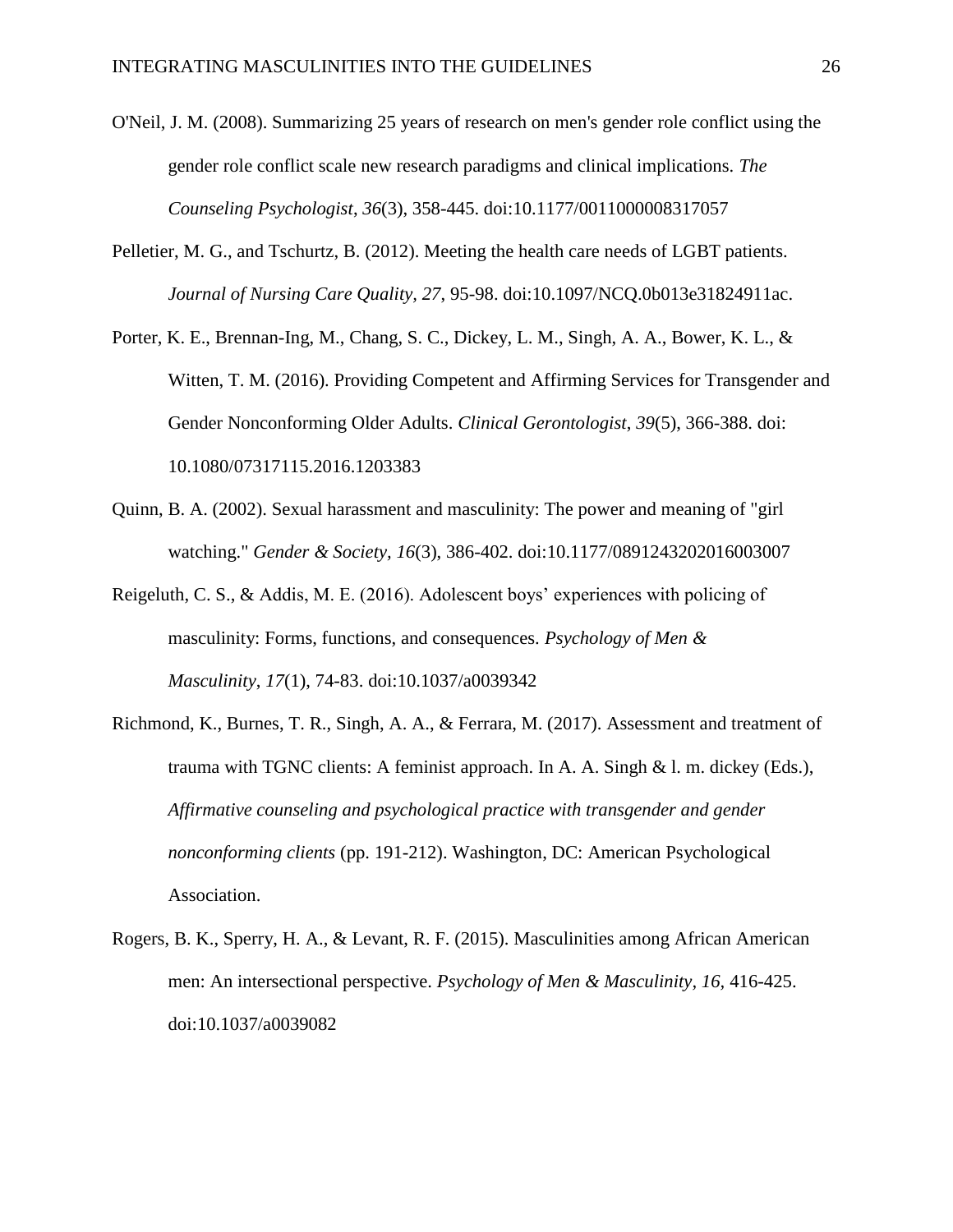- Ryan, C., Russell, S. T., Huebner, D., Diaz, R., & Sánchez, J. (2010). Family acceptance in adolescence and the health of LGBT young adults. *Journal of Child and Adolescent Psychiatric Nursing*, *23*(4), 205-213. doi: 10.1111/j.1744-6171.2010.00246.x
- Saez, P. A., Casado, A., & Wade, J. C. (2009). Factors influencing masculinity ideology among Latino men. *The Journal of Men's Studies, 17*, 116–128. doi: 10.3149/jms.1702.116

Safir, M. P., Rosenmann, A., & Kloner, O. (2003). Tomboyism, sexual orientation, and adult gender roles among Israeli women. *Sex Roles*, *48*(9-10), 401-410. doi:10.1023/A:1023522410882

- Salamon, G. (2009). Humiliation and Transgender Regulation: Commentary on Paper by Ken Corbett. *Psychoanalytic Dialogues*, *19*(4), 376-384. doi:10.1080/10481880903088559
- Sánchez, F. J. (2016). Masculinity issues among gay, bisexual, and transgender men. In Y. J. Wong & S. R. Wester (Eds.), *APA handbook of men and masculinities* (pp. 339-365). [doi:10.1037/14594-016](http://psycnet.apa.org/doi/10.1037/14594-016)
- Sánchez, F. J., & Vilain, E. (2012). "Straight-acting gays": The relationship between masculine consciousness, anti-effeminacy, and negative gay identity. *Archives of Sexual Behavior*, *41*(1), 111-119. doi:10.1007/s10508-012-9912-z
- Schwartzberg, S., & Rosenberg, L. G. (1998). Being gay and being male: Psychotherapy with gay and bisexual men. In W. S. Pollack & R. F. Levant (Eds.), *New psychotherapy for men* (pp. 259-281). Hoboken, NJ: John Wiley & Sons.
- Sevelius, J. dickey, l. m., & Singh, A. A. (2017). Engaging in TGNC-affirmative research. In A. A. Singh & l. m. dickey (Eds.), *Affirming psychological practice with transgender and gender nonconforming clients* (pp. 231-246). Washington, DC: American Psychological Association.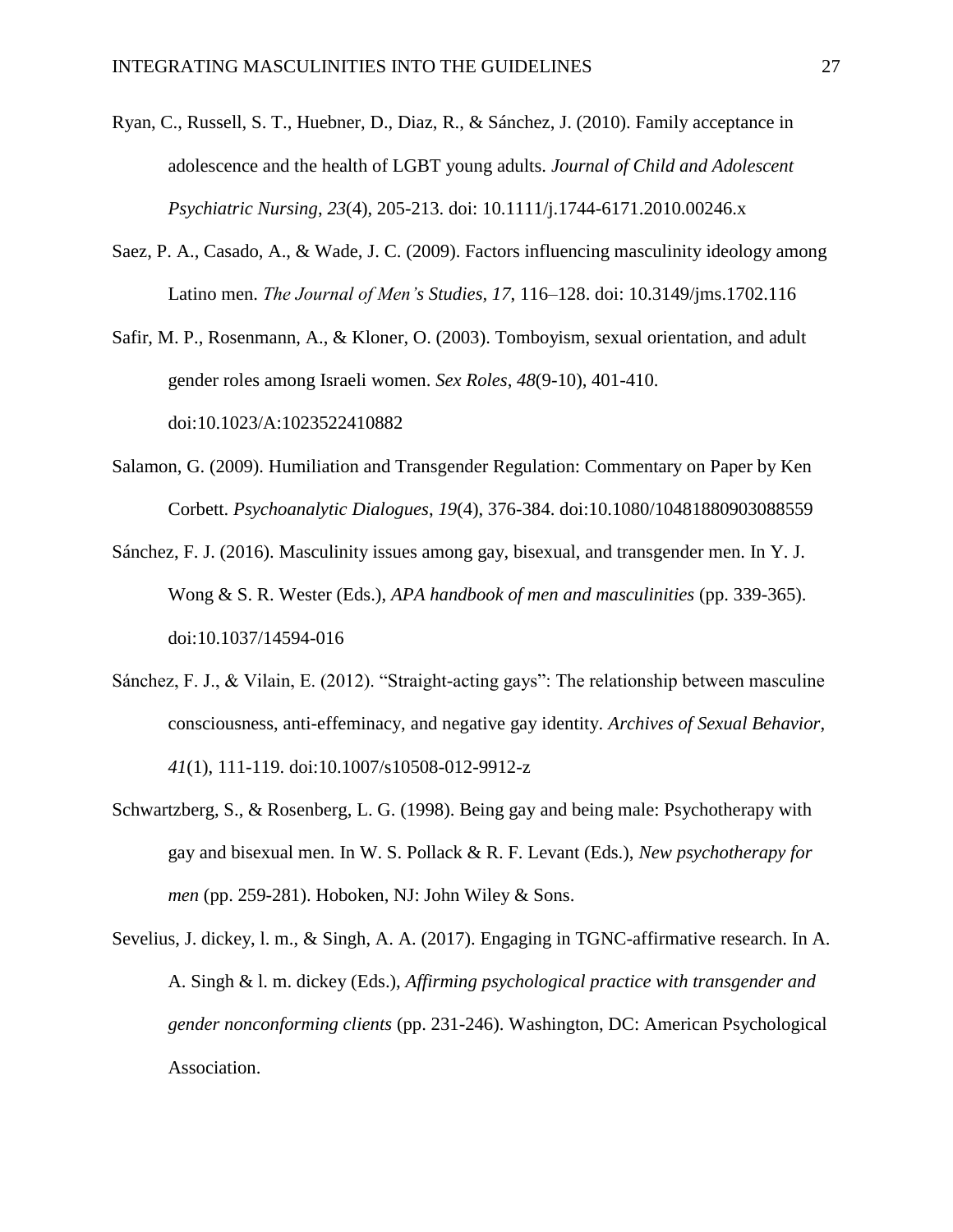- Sevelius, J. M., Reznick, O. G., Hart, S. L., & Schwarcz, S. (2009). Informing interventions: the importance of contextual factors in the prediction of sexual risk behaviors among transgender women. *AIDS education and prevention: official publication of the International Society for AIDS Education*, *21*(2), 113. doi:10.1521/aeap.2009.21.2.113
- Shapiro, E. (2003). 'Trans'cending Barriers: Transgender Organizing on the Internet. *Journal of Gay & Lesbian Social Services, 16*(3-4), 165-179. [doi:10.1300/J041v16n03\\_11.](https://doi.org/10.1300/J041v16n03_11)
- Shields, S. A. (2008). Gender: An intersectionality perspective. *Sex Roles*, *59*(5-6), 301-311.
- Singh, A. A. (2013). Transgender youth of color and resilience: Negotiating oppression and finding support. *Sex Roles, 68*(11-12), 690-702. [doi:10.1007/s11199-012-0149-z](https://doi.org/10.1007/s11199-012-0149-z)
- Singh, A. A., Boyd, C. J., and Whitman J. S. (2010). Counseling competency with transgender and intersex persons. In J. A. Erickson Cornish, B. A. Schreier, L. I. Nadkarni, L. H. Metzger, E. R. Rodolfa (Eds.), *Handbook of multicultural counseling competencies* (pp. 415-441)*.* Hoboken, NJ: John Wiley & Sons, Inc.
- Singh, A. A., Hwahng, S. J., Chang, S. C., & White, B. (2017). Affirmative counseling with trans/gender-variant people of color. In A. A. Singh & l. m. dickey (Eds.), *Affirmative counseling and psychological practice with transgender and gender nonconforming clients*, (pp. 41-68). Washington, DC: American Psychological Association.
- Skidmore, W. C., Linsenmeier, J. A. W., & Bailey, J. M. (2006). Gender nonconformity and psychological distress in lesbians and gay men. *Archives of Sexual Behavior*, *35*(6), 685- 697. doi:10.1007/s10508-006-9108-5
- Smith, T., & Kimmel, M. (2005). The hidden discourse of masculinity in gender discrimination law. *Signs, 30*(3), 1827-1849. doi:10.1086/427524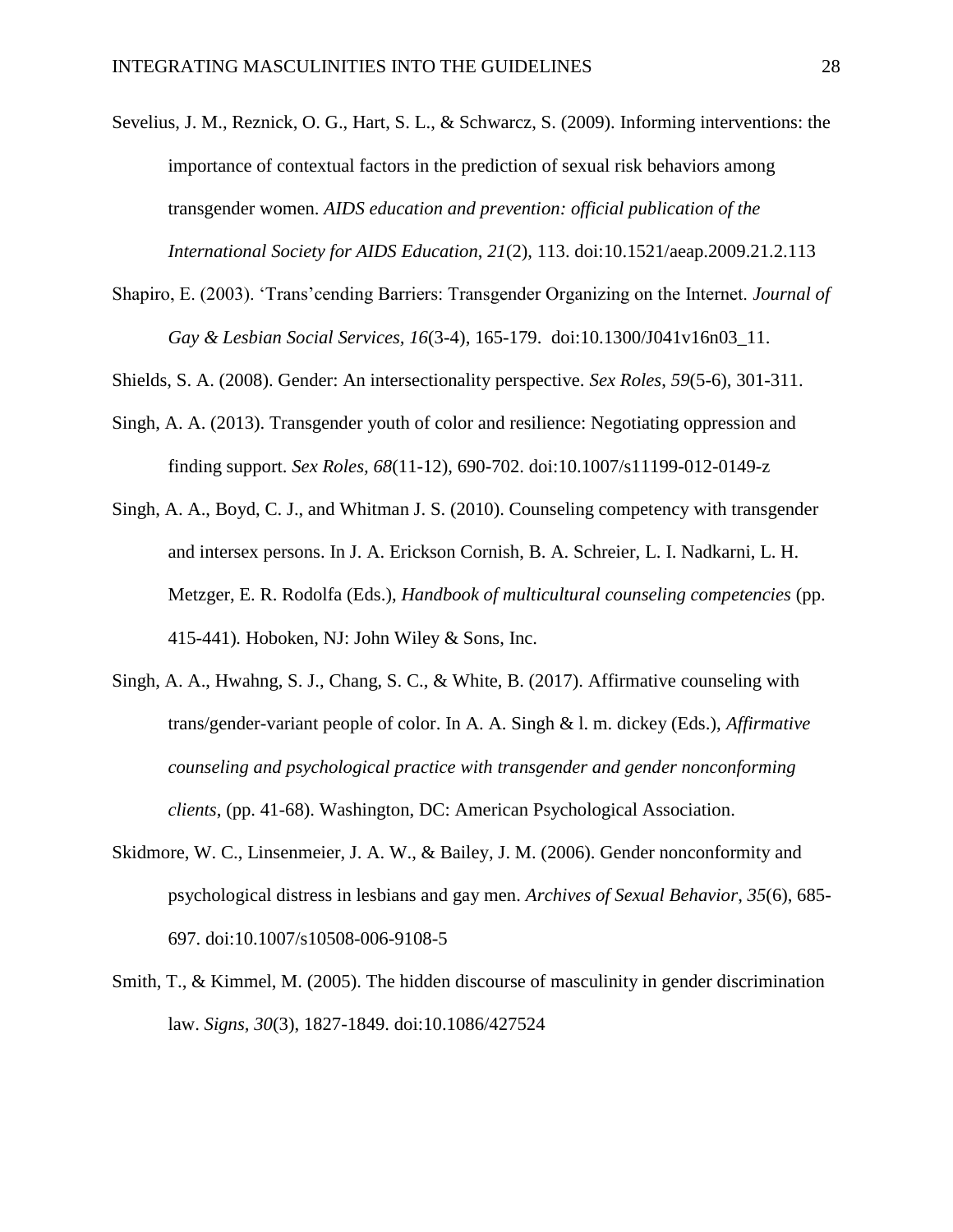- Spack, N. P., Edwards-Leeper, L., Feldman, H. A., Leibowitz, S., Mandel, F., Diamond, D. A., & Vance, S. R. (2012). Children and adolescents with gender identity disorder referred to a pediatric medical center. *Pediatrics*, *129*(3), 418-425. doi:10.1542/peds.2011-0907
- Stotzer, R. L., Herman, J. L., & Hasenbush, A. (2014). Transgender Parenting: A review of existing research. *The Williams Institute*. Retrieved from <https://escholarship.org/uc/item/3rp0v7qv>
- Tadmor, C. T., Chao, M. M., Hong, Y. Y., & Polzer, J. T. (2013). Not just for stereotyping anymore racial essentialism reduces domain-general creativity. *Psychological Science*, *24*(1), 99-105. doi:10.1177/0956797612452570
- Tager, D., Good, G. E., & Brammer, S. (2010). "Walking over'em": An exploration of relations between emotion dysregulation, masculine norms, and intimate partner abuse in a clinical sample of men. *Psychology of Men & Masculinity*, *11*(3), 233-239. doi:10.1037/a0017636
- Tebbe, E. A., & Budge, S. L. (2016). Research with trans communities: Applying a process oriented approach to methodological considerations and research recommendations. *The Counseling Psychologist, 44*(7), 996-1024. doi**:** 10.1177/0011000015609045
- Tebbe, E. A., Moradi, B., & Budge, S. L. (2016). Enhancing Scholarship Focused on Trans People and Issues. *The Counseling Psychologist*, *44*(7), 950-959. doi: 0011000015608950.
- Tebbe, E. N., & Moradi, B. (2012). Anti-transgender prejudice: A structural equation model of associated constructs. *Journal of Counseling Psychology*, *59*(2), 251-261. doi:10.1037/e702692011-001

*The Psychology of Sexual Orientation and Gender Diversity.* (2016). *3(2),* 137-200.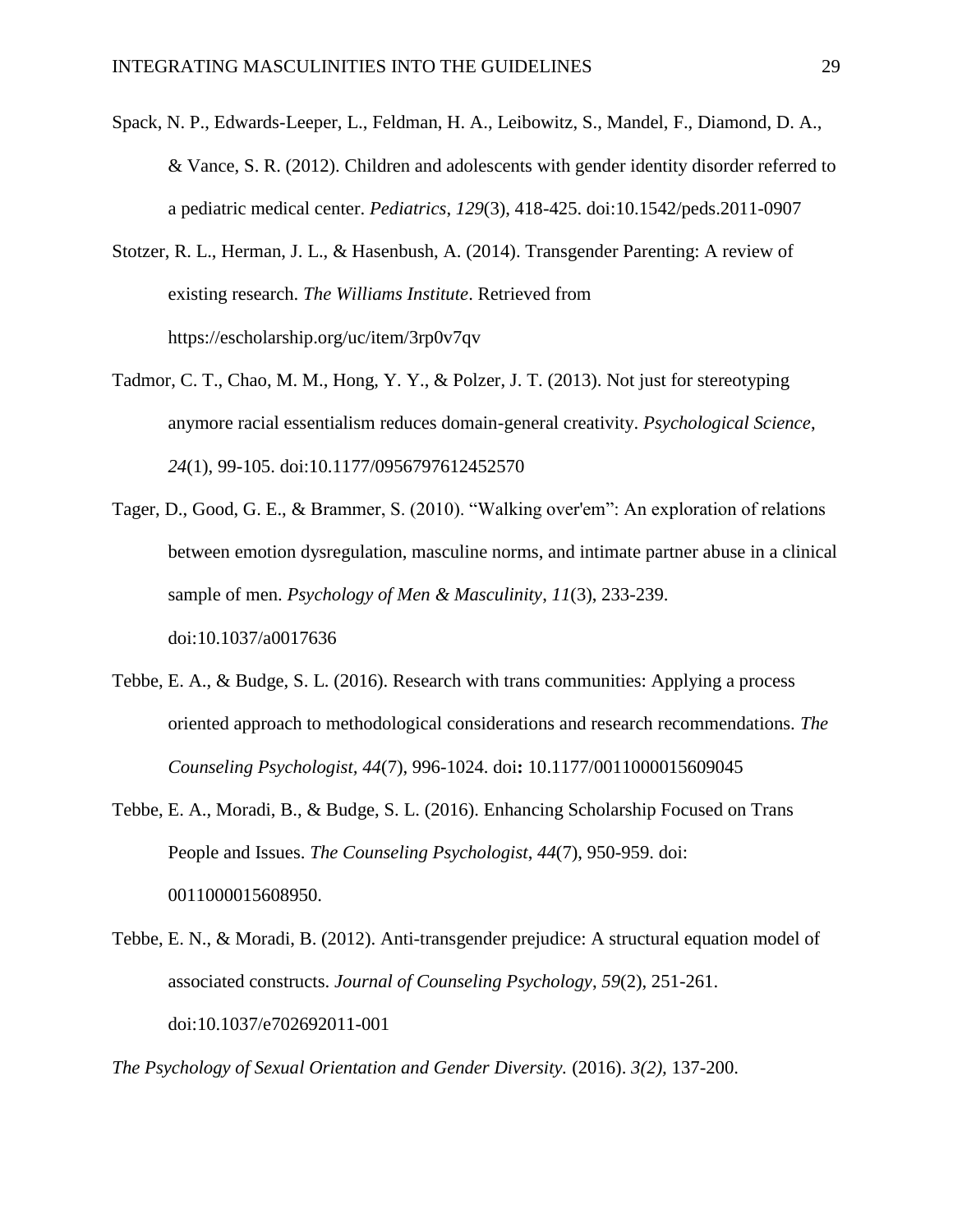- Vegter, V. (2013). Conceptualizing masculinity in female-to-male trans-identified individuals: A qualitative inquiry. *Canadian Journal Of Counselling And Psychotherapy*, *47*(1), 88-108.
- Wade, J. C., & Rochlen, A. B. (2013). Introduction : Masculinity, identity, and the health and well-being of African American men. *Psychology of Men and Masculinity, 14*, 1–6. doi: doi:10.1037/a0029612
- Weirsma, E., & Chesser, S. (2011). Masculinity, ageing bodies, and leisure. *Annals of Leisure Research*, *14*(2-3), 242-259. doi: 10.1080/11745398.2011.615718
- Wester, S. R., & Vogel, D. L. (2012). The psychology of men: Historical developments, current research, and future directions. In Fouad, N.A., Carter, J.A., & Subich, L. M. (Eds.), *Handbook of counseling psychology, Vol. 1: Theories, research, and methods (pp. 371-*396). Washington, DC: American Psychological Association.
- Westwood, S., & Price, E. (Eds.). (2016). *Lesbian, Gay, Bisexual and Trans\* Individuals Living with Dementia: Concepts, Practice and Rights*. Baltimore, MD: Routledge Press. doi: 10.4324/9781315732718
- Whitehead, A. (2005). Man to man violence: How masculinity may work as a dynamic risk factor. *The Howard Journal of Criminal Justice*, *44*(4), 411-422. doi:10.1111/j.1468- 2311.2005.00385.x
- Witten, T. M., & Eyler, A. E. (2015). Care of aging transgender and gender non-conforming patients. In R. Ettner, S. Monstrey, & A. E. Eyler (Eds.), *Principles of transgender medicine and surgery* (pp.343-372). New York: Routledge Press.
- Wong, Y. J., Tsai, P.-C., Liu, T., Zhu, Q., & Wei, M. (2014). Male Asian international students' perceived racial discrimination, masculine identity, and subjective masculinity stress: A